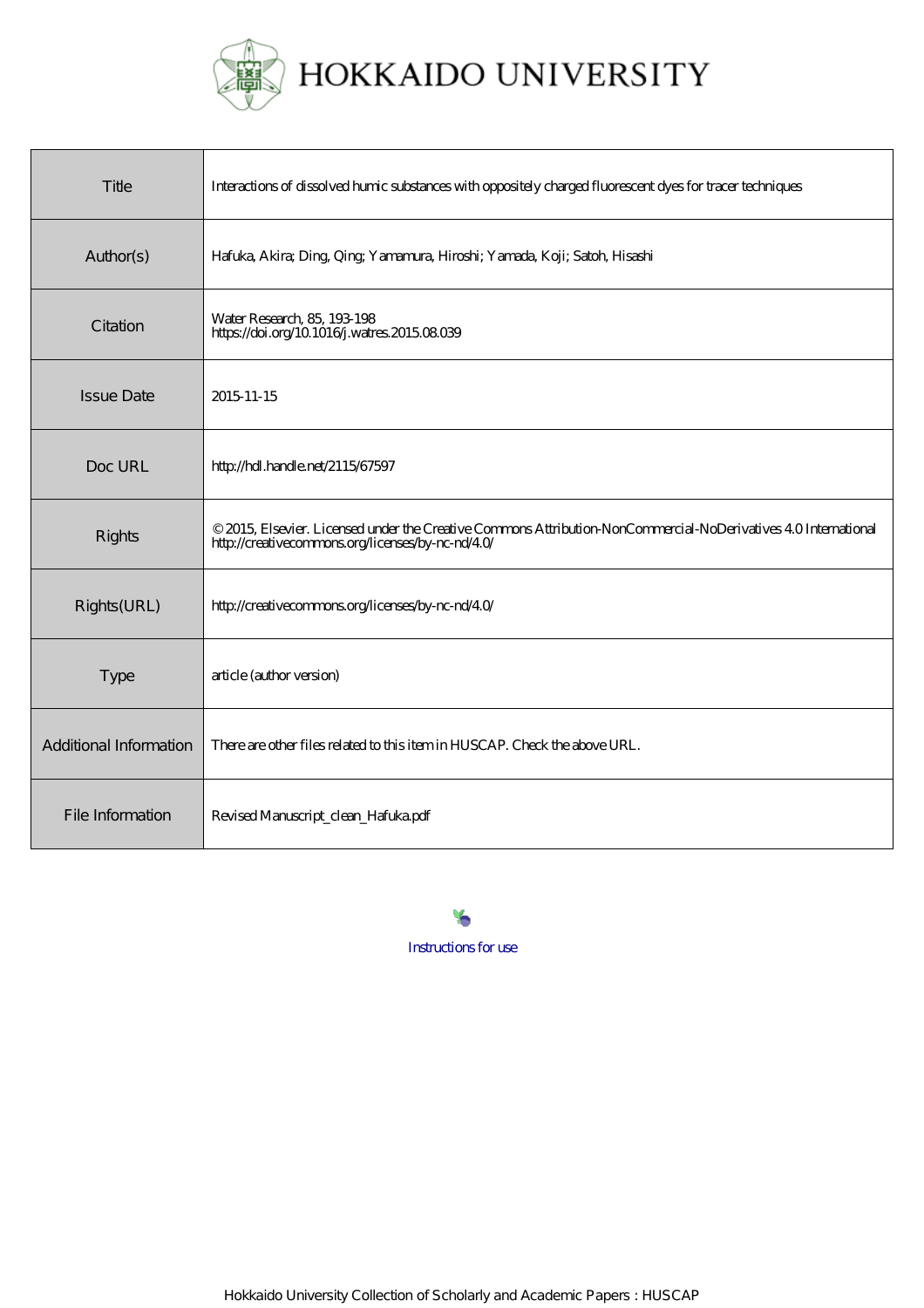|  |  |  |  |  |  | Paper submitted for publication in Water Research |
|--|--|--|--|--|--|---------------------------------------------------|
|--|--|--|--|--|--|---------------------------------------------------|

| ۰ |
|---|
| I |
|   |
|   |

| 3              | Interactions of dissolved humic substances with oppositely charged fluorescent                                                               |
|----------------|----------------------------------------------------------------------------------------------------------------------------------------------|
| $\overline{4}$ | dyes for tracer techniques                                                                                                                   |
| 5              |                                                                                                                                              |
| 6              | Akira Hafuka <sup>a,*</sup> , Qing Ding <sup>b</sup> , Hiroshi Yamamura <sup>a</sup> , Koji Yamada <sup>c</sup> , Hisashi Satoh <sup>d</sup> |
| $\tau$         |                                                                                                                                              |
| 8              | <sup>a</sup> Department of Integrated Science and Engineering for Sustainable Society, Faculty of                                            |
| 9              | Science and Engineering, Chuo University, 1-13-27 Kasuga, Bunkyo-ku, Tokyo                                                                   |
| 10             | 112-8551, Japan                                                                                                                              |
| 11             | <sup>b</sup> Division of Civil and Environmental Engineering, Graduate School of Science and                                                 |
| 12             | Engineering, Chuo University, 1-13-27 Kasuga, Bunkyo-ku, Tokyo 112-8551, Japan                                                               |
| 13             | Division of Environmental Materials Science, Graduate School of Environmental                                                                |
| 14             | Science, Hokkaido University, North-10, West-5, Sapporo 060-0810, Japan                                                                      |
| 15             | <sup>d</sup> Division of Environmental Engineering, Graduate School of Engineering, Hokkaido                                                 |
| 16             | University, North-13, West-8, Sapporo 060-8628, Japan                                                                                        |
| 17             |                                                                                                                                              |

E-mail address: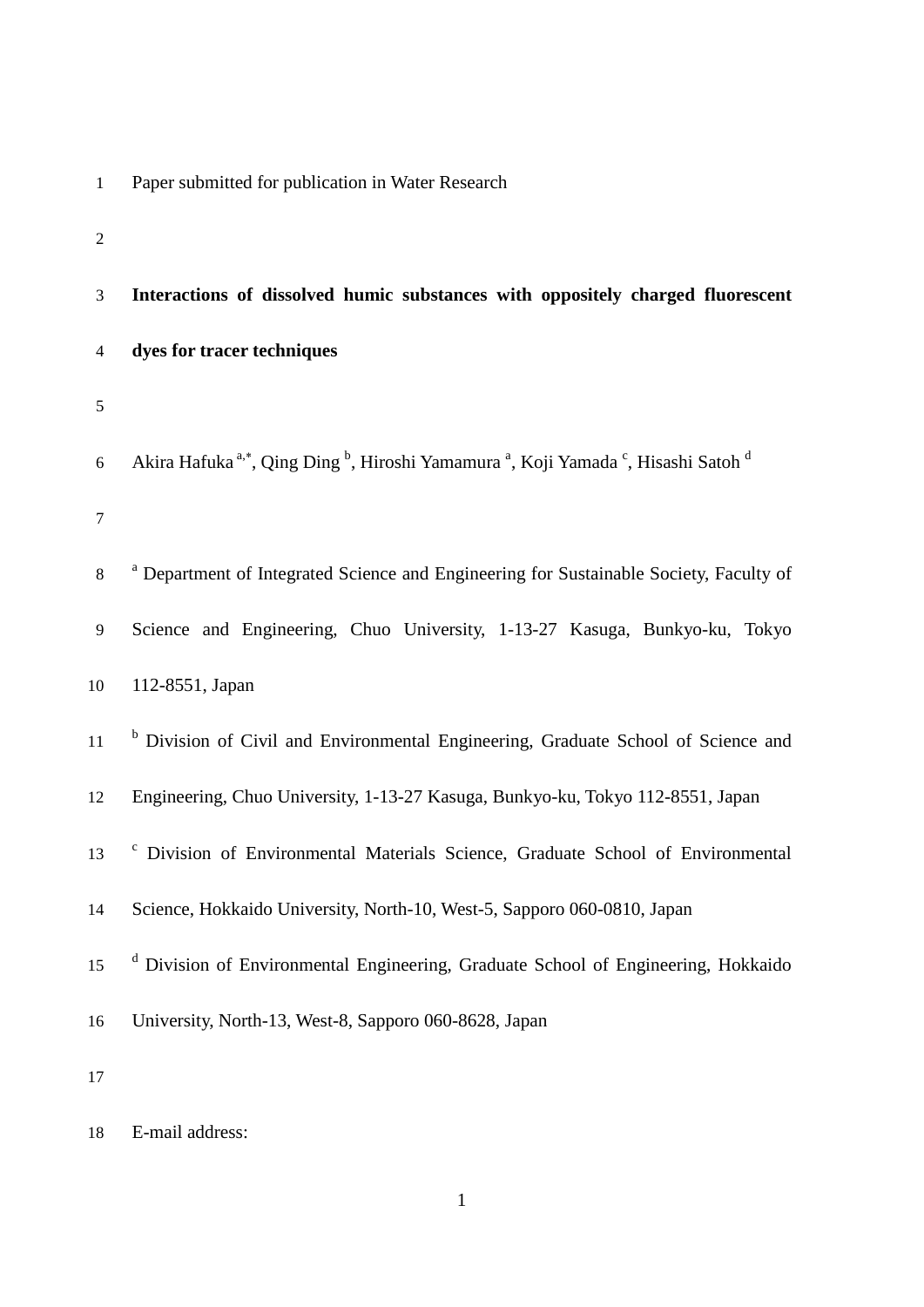| 19 | Akira Hafuka: hafuka.14p@g.chuo-u.ac.jp       |
|----|-----------------------------------------------|
| 20 | Qing Ding: dingqing1988@gmail.com             |
| 21 | Hiroshi Yamamura: yamamura.10x@g.chuo-u.ac.jp |
| 22 | Koji Yamada: yamada@ees.hokudai.ac.jp         |
| 23 | Hisashi Satoh: qsatoh@eng.hokudai.ac.jp       |
| 24 |                                               |
| 25 | * Corresponding author. Akira Hafuka          |
| 26 | Tel. & fax: +81-3-3817-7283                   |
| 27 | E-mail: hafuka. $14p@g$ .chuo-u.ac.jp         |
| 28 |                                               |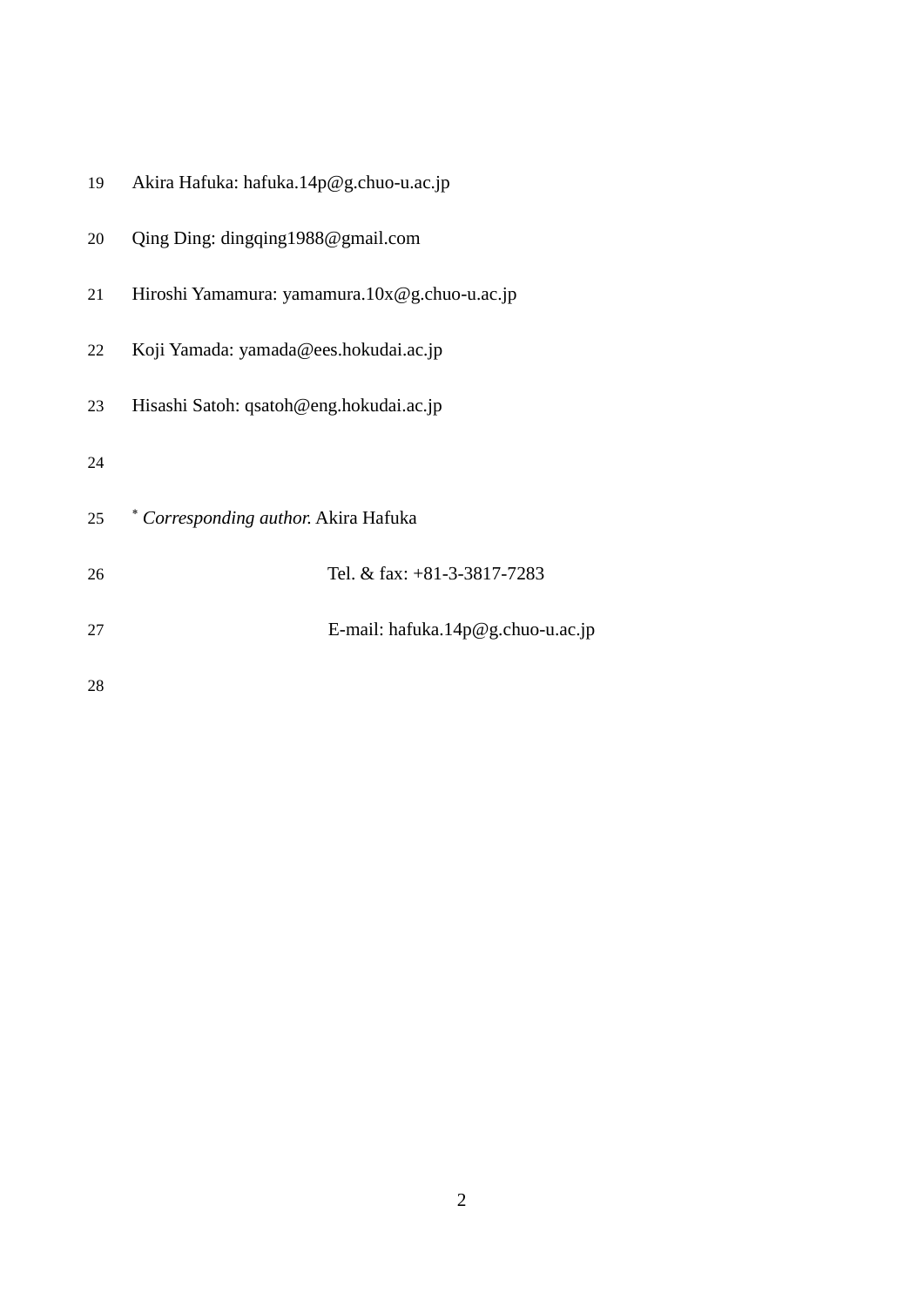# **Abstract**

| 31 | To investigate interactions between oppositely charged fluorescent dyes and dissolved |
|----|---------------------------------------------------------------------------------------|
| 32 | humic substances, fluorescence quenching of fluorescein and rhodamine 6G with         |
| 33 | dissolved humic substances was performed. Binding coefficients were obtained by the   |
| 34 | Stern-Volmer equation. The fluorescence of rhodamine 6G was largely quenched by the   |
| 35 | addition of humic acid and a non-linear Stern-Volmer plot was obtained. This strong   |
| 36 | quenching may be caused by the electrostatic interaction between cationic rhodamine   |
| 37 | 6G and humic acid and strengthened by the hydrophobic repulsion. In contrast, the     |
| 38 | quenching and interactive effects of dissolved humic substances for fluorescein were  |
| 39 | relatively weak.                                                                      |
| 40 |                                                                                       |
| 41 | Keywords: Tracer, Stern-Volmer plot, Fluorescein, Rhodamine 6G                        |
| 42 |                                                                                       |
| 43 | 1. Introduction                                                                       |
| 44 |                                                                                       |
| 45 | Fluorescent dyes have been widely employed in various technologies such as dye        |
| 46 | tracing, bio-imaging, chemical sensing, and dye lasers (Yuan et al., 2013;            |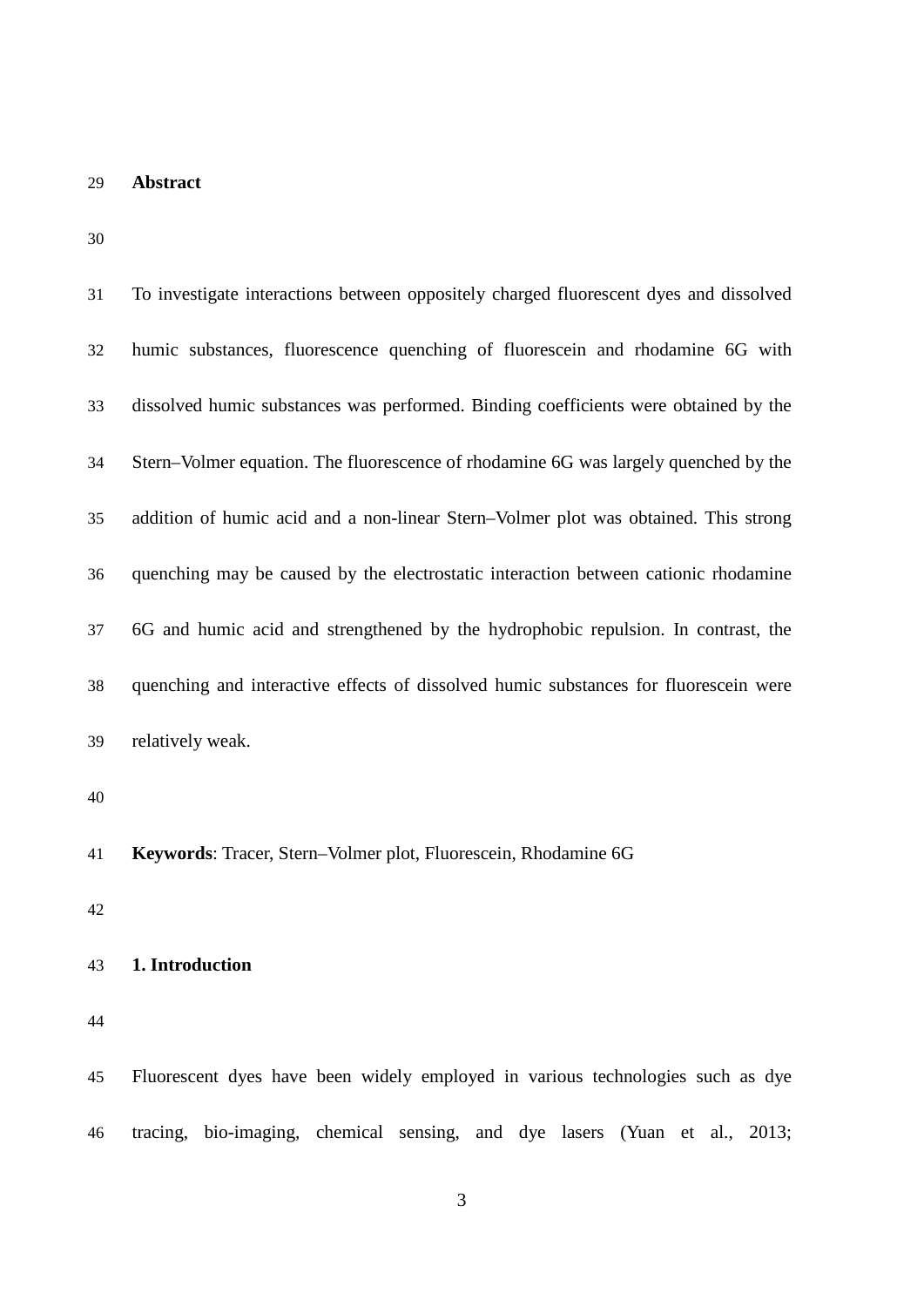| 47 | Basabe-Desmonts et al., 2007; Li and Psaltis, 2008; Harden et al., 2008). Dye tracer       |
|----|--------------------------------------------------------------------------------------------|
| 48 | techniques are powerful tools that enable better understanding of solute transport in the  |
| 49 | liquid phase under a variety of hydrological conditions by tracking natural tracers and/or |
| 50 | spiked artificial tracers. In the field of water and environmental engineering, tracers    |
| 51 | have been applied to investigate water flow in surface and ground water systems, as        |
| 52 | well as in laboratory experiments (Goppert and Goldscheider, 2008; Jones and Smith,        |
| 53 | 2005; Sabaliunas et al., 2003). To be effective, tracers must be absent from (or present   |
| 54 | in very low concentrations) natural aquatic environments, have high water solubility and   |
| 55 | low sorptiivity to soil and sediment, be safe, highly detectable, and chemically,          |
| 56 | physically, and biologically stable. Among a variety of tracers, fluorescent dyes          |
| 57 | composed of synthetic organic compounds possess most of these characteristics, are         |
| 58 | cost effective and easy to use, and can be easily identified on-site using a portable      |
| 59 | fluorometer. Fluorescein is a popular fluorescent dye tracer commonly used in aquatic      |
| 60 | systems (Sabaliunas et al., 2003; Harden et al., 2008). Rhodamine 6G is also sometimes     |
| 61 | used as a fluorescent dye tracer (Kwak et al., 2013); however, this compound has been      |
| 62 | shown to have toxic effects and is therefore generally limited to use in laboratory        |
| 63 | experiments (Alford et al., 2009). The difference of two dyes is that fluorescein is       |
| 64 | anionic and rhodamine 6G is cationic.                                                      |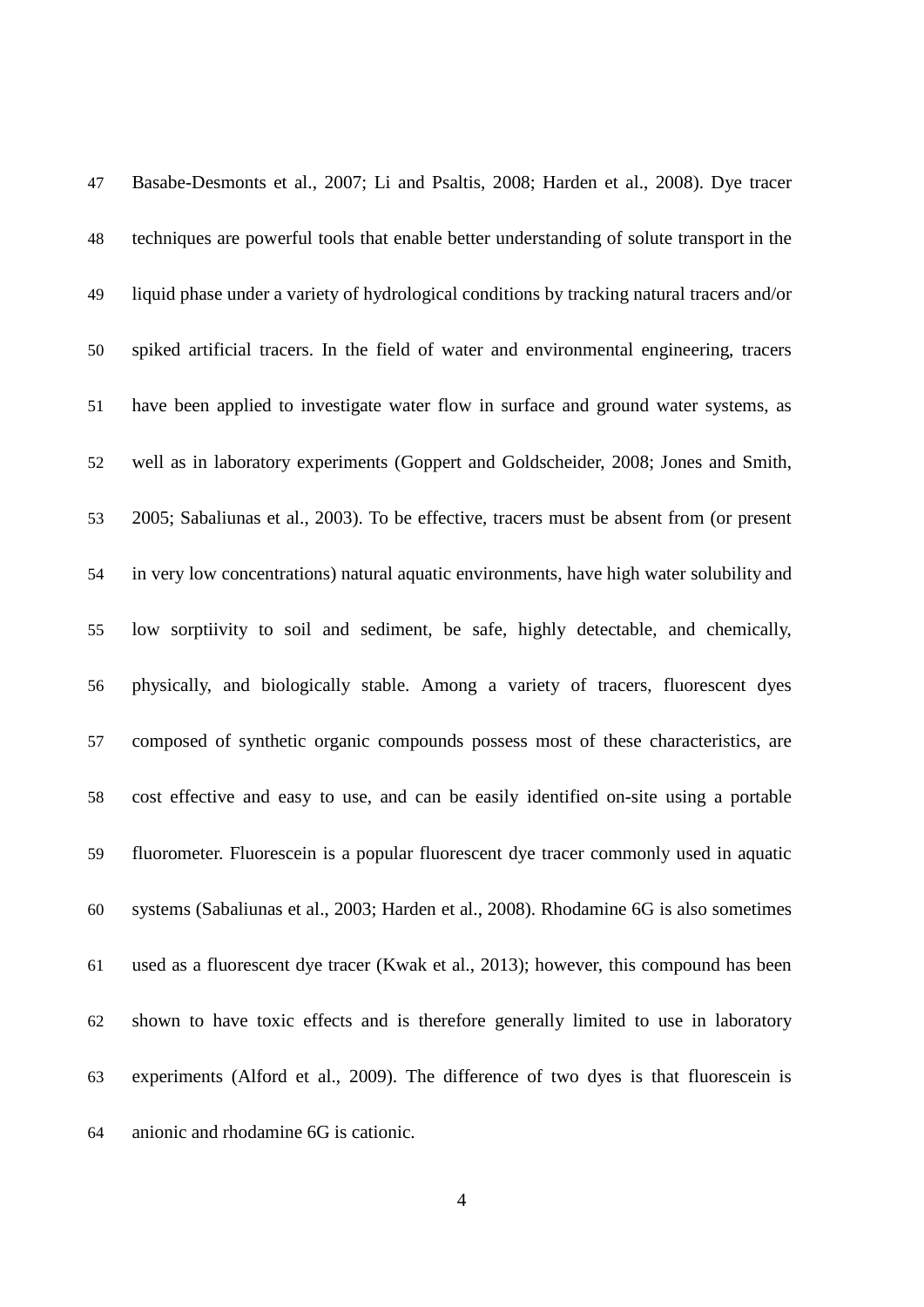| 66 | Smart and Laidlaw (1977) investigated the sensitivity, detectability, effect of water      |
|----|--------------------------------------------------------------------------------------------|
| 67 | chemistry, decay rates, adsorption resistance, toxicity, and cost of eight fluorescent dye |
| 68 | tracers, including fluorescein. Since then, ecotoxicological assessments (Behrens et al.,  |
| 69 | 2001), photobleaching (Larsen and Crimaldi, 2006), and effects of solvents and pH          |
| 70 | (Saini et al., 2009; Oba and Poulson, 2012) of fluorescent dye tracers have been           |
| 71 | investigated. However, no studies have focused on the effects of dissolved humic           |
| 72 | substances (DHS) on fluorescent dyes. Although fluorescent dyes can be used for            |
| 73 | qualitative analysis, the interactions might inhibit the optical detection of fluorescent  |
| 74 | dyes due to the potential quenching caused by the presence of DHS. DHS is known to         |
| 75 | interact with organic compounds such as herbicides, pesticides, and polycyclic aromatic    |
| 76 | hydrocarbons (PAHs) in surface water (Ravacha and Rebhun, 1992; Schlautman and             |
| 77 | Morgan, 1993; Hesketh et al., 1996; Spark and Swift, 2002), and to affect their fate and   |
| 78 | transport. Various methods such as simple adsorption experiments, dialysis,                |
| 79 | microcalorimetry, reverse phase separation, solubility enhancement, and fluorescence       |
| 80 | quenching have been used to investigate the interactions between DHS and these             |
| 81 | organic compounds (Hesketh et al., 1996; Spark and Swift, 2002; Raber et al., 1998;        |
| 82 | Yamamoto et al., 2003; Schlautman and Morgan, 1993). Fluorescence quenching is a           |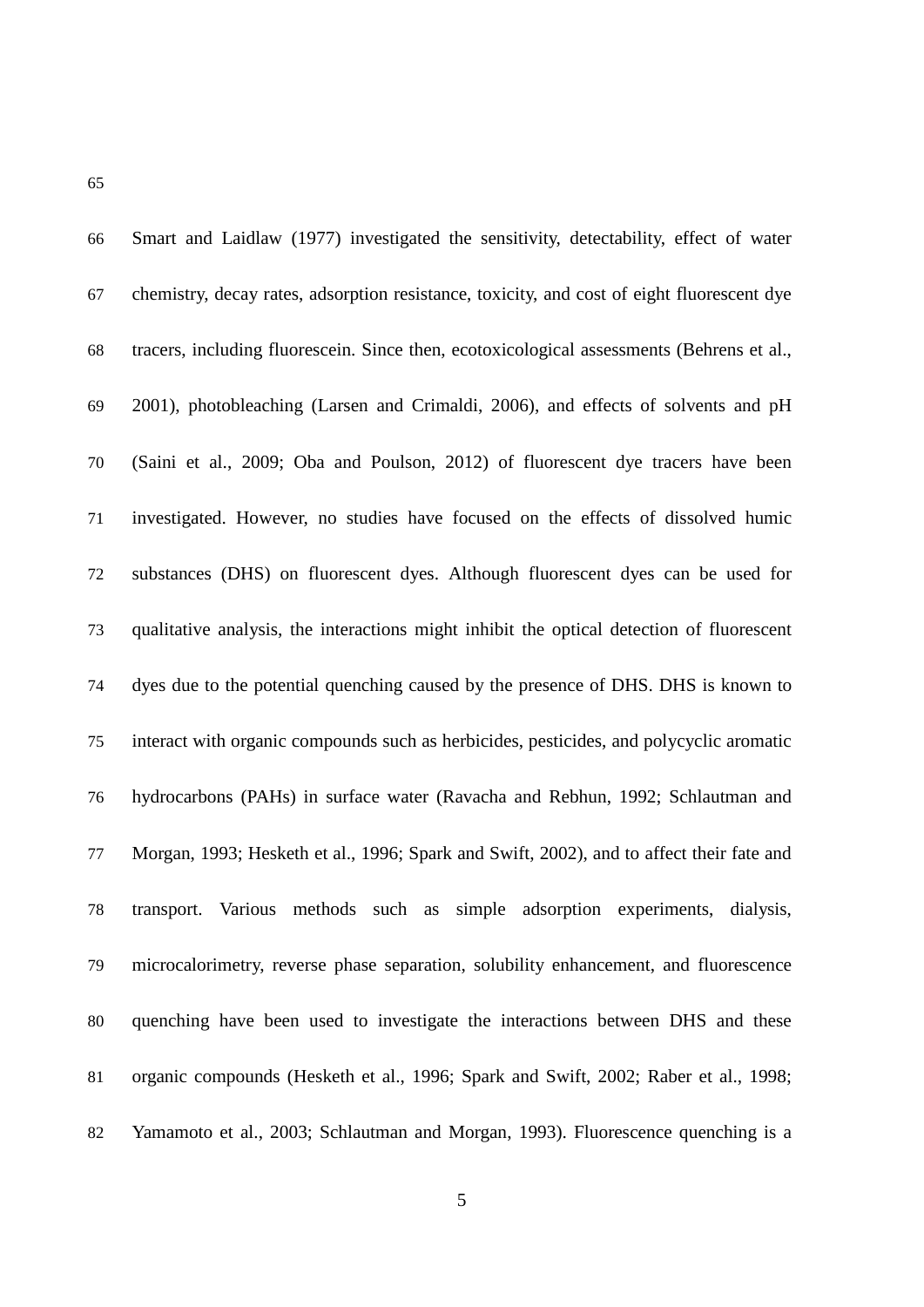| 83 | simple and useful method commonly employed to investigate interactions of DHS with         |
|----|--------------------------------------------------------------------------------------------|
| 84 | PAHs because some PAHs show fluorescence and DHS acts as a quencher. The Stern-            |
| 85 | Volmer equation (also known as the fluorescence static quenching equation) can be          |
| 86 | plotted by conducting fluorescence quenching experiments (Gauthier et al., 1986). The      |
| 87 | binding coefficient can be obtained easily by determining the slope of the Stern-Volmer    |
| 88 | plot. In this study, the fluorescence quenching method was applied to analyze              |
| 89 | interactions of oppositely charged fluorescent dyes, fluorescein and rhodamine 6G, with    |
| 90 | DHS to investigate its effects on the dyes. This paper would contribute to the practice of |
| 91 | selecting suitable fluorescent dye tracers in aquatic and hydrology studies.               |
| 92 |                                                                                            |
| 93 | 2. Materials and methods                                                                   |
| 94 |                                                                                            |
| 95 | 2.1 Fluorescent dyes                                                                       |
| 96 |                                                                                            |
| 97 | The chemical structures of fluorescein, rhodamine 6G, and rhodamine B are shown in         |
| 98 | Fig. 1. All fluorescent dyes are xanthene derivatives with many valuable characteristics,  |
| 99 | including sharp and intense absorption and fluorescence bands, high fluorescence           |

quantum yields, high molar absorption coefficients, good photo-chemical stability,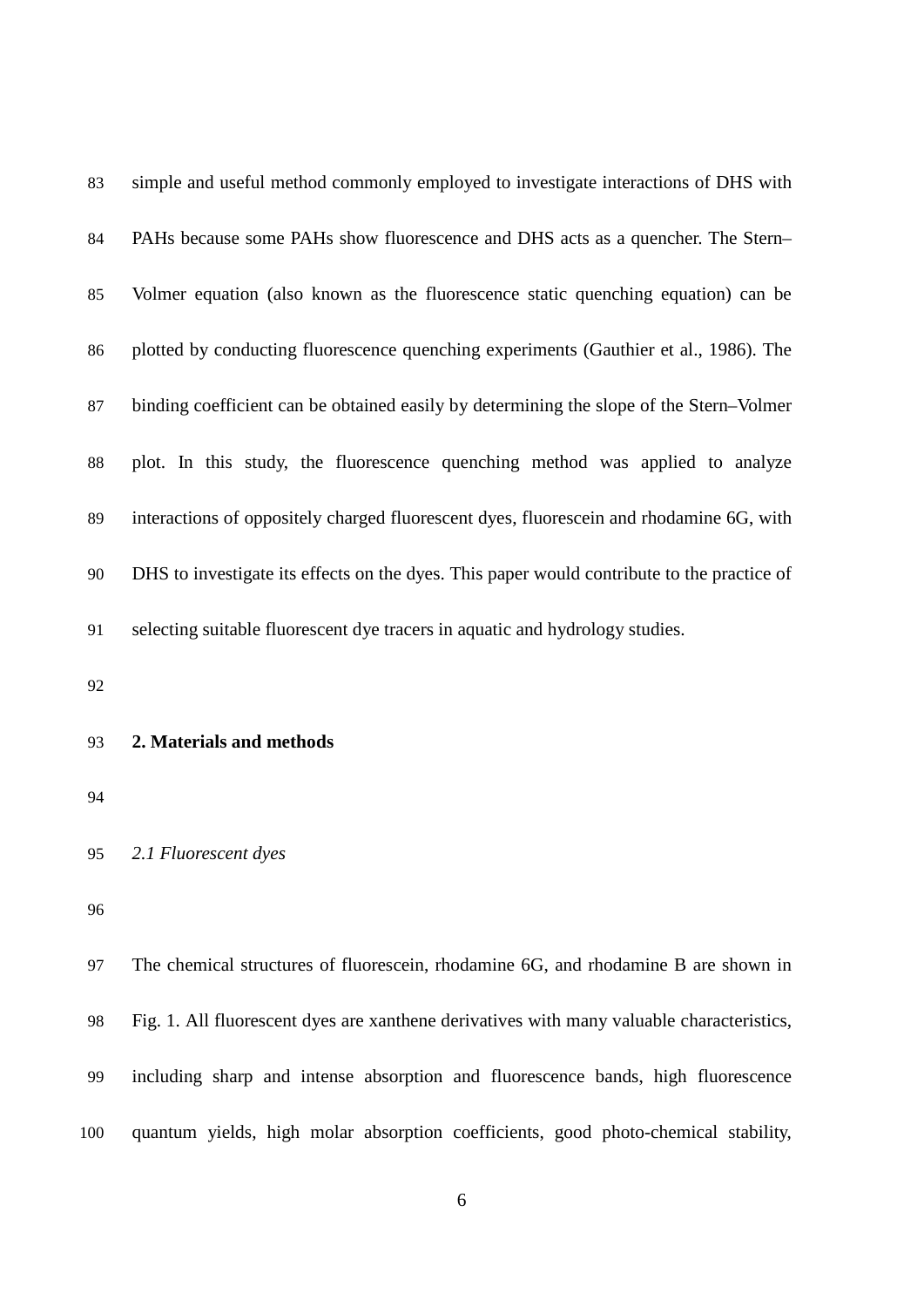| 101 | relatively long emission wavelength, and good water solubility (Chen et al., 2012). |
|-----|-------------------------------------------------------------------------------------|
| 102 | Fluorescein sodium salt (MW: 376.27), rhodamine 6G (MW: 479.01), and rhodamine B    |
| 103 | (MW: 479.01) were purchased from Sigma-Aldrich (St. Louis, United States) and used  |
| 104 | without further purification.                                                       |

#### *2.2 Sample preparation and fluorescence quenching experiments*

 Fluorescence quenching experiments were conducted in batch experiments. Stock solutions of the fluorescent dyes (330 μM) were prepared by dissolving the dyes separately in Milli-Q water (18.25 MΩcm). IHSS Suwannee River Humic Acid Standard II (2S101H) and Fulvic Acid Standard II (2S101F) were used as humic substances standards. The humic substances were dissolved in Milli-Q water, filtered through a 0.45-μm-pore-size membrane (A045A047A; Toyo Roshi Kaisya, Ltd., Tokyo, Japan) and stored separately as DHS stock solutions. Dissolved organic carbon (DOC) concentrations of the stock solutions were determined using a total organic carbon analyzer (TOC-L CSH; Shimadzu Corporation, Kyoto, Japan). Test solutions were prepared by adding 30 μL of the dye stock solution and an appropriate volume of the 118 DHS stock solution into 200 *uL* of sodium phosphate buffer (10 mM, pH 6.9) in a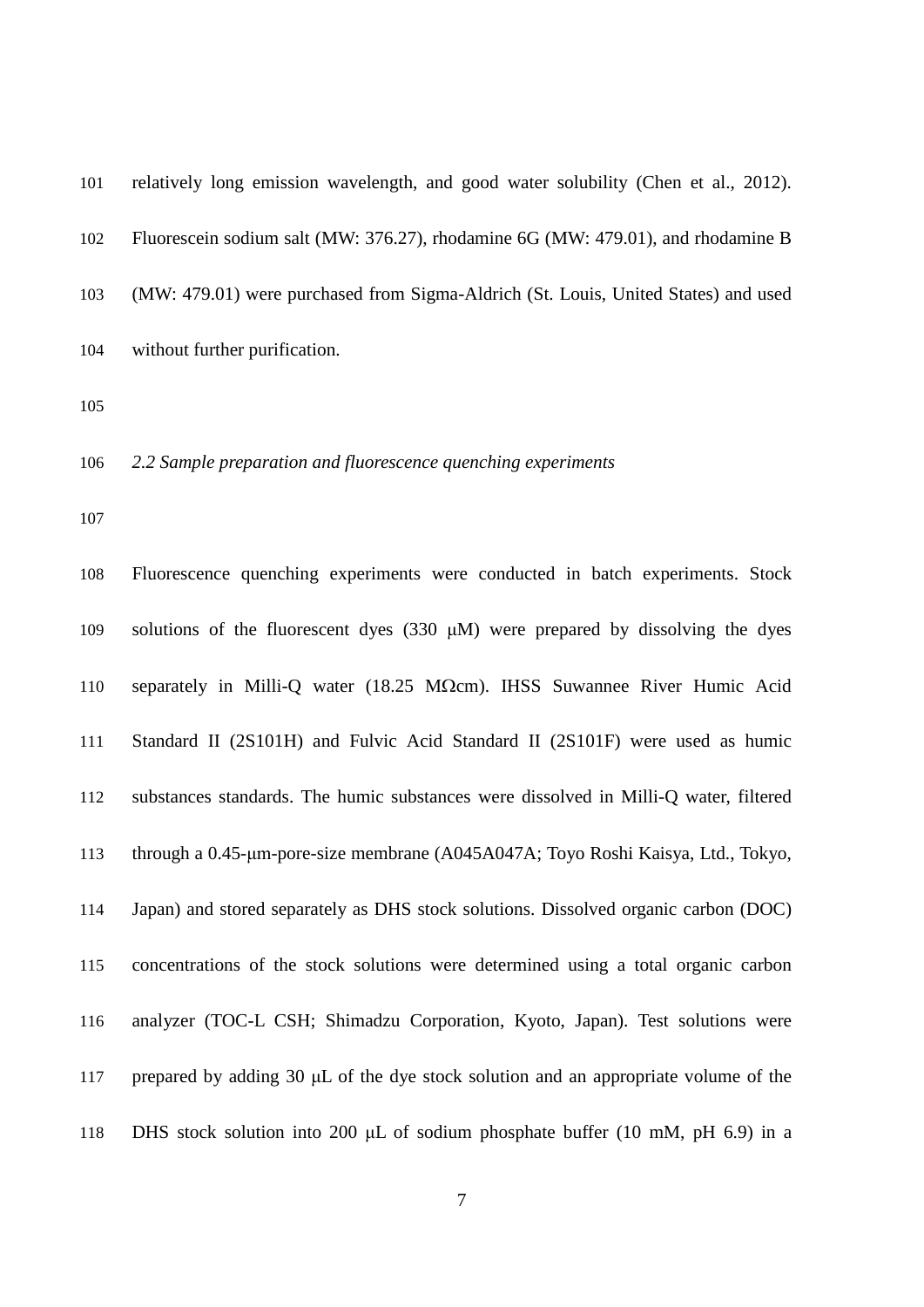10-mL volumetric flask. The mixture was then diluted in Milli-Q water and mixed gently. Final concentrations of the dye and phosphate were 1 μM (0.38 mg/L for fluorescein and 0.48 mg/L for rhodamine 6G and rhodamine B) and 0.2 mM (19  $mg-PO<sub>4</sub><sup>3-</sup>/L$ , respectively. The linearity of fluorescence intensities in these dye concentrations was confirmed (see figure S1 in supplementary data). The test solutions were incubated at room temperature under dark conditions for 1 h. The pH of the solutions was maintained after the incubation. The fluorescence and absorption spectra were measured using a fluorescence spectrophotometer (F-2700; Hitachi High-Technologies Corporation, Tokyo, Japan) and UV-Vis spectrophotometer (UV-1800; Shimadzu Corporation, Kyoto, Japan), respectively. Both the excitation and fluorescence slit widths were 5.0 nm. All experiments were performed in triplicate.

 For the inner filter effect, measured fluorescence spectra were corrected. When DHS absorbed the excitation and emission light, the measured fluorescence spectra were corrected by equation 1 (Lakowicz, 2006):

$$
F_{corr} = F_{obs}\,\text{antilog}\left(\frac{A_{ex} + A_{em}}{2}\right),\tag{1}
$$

134 where  $F_{\text{corr}}$  and  $F_{\text{obs}}$  are the corrected and observed fluorescence intensity, respectively, 135 and  $A_{ex}$  and  $A_{em}$  are the absorbance of the test solution at excitation and emission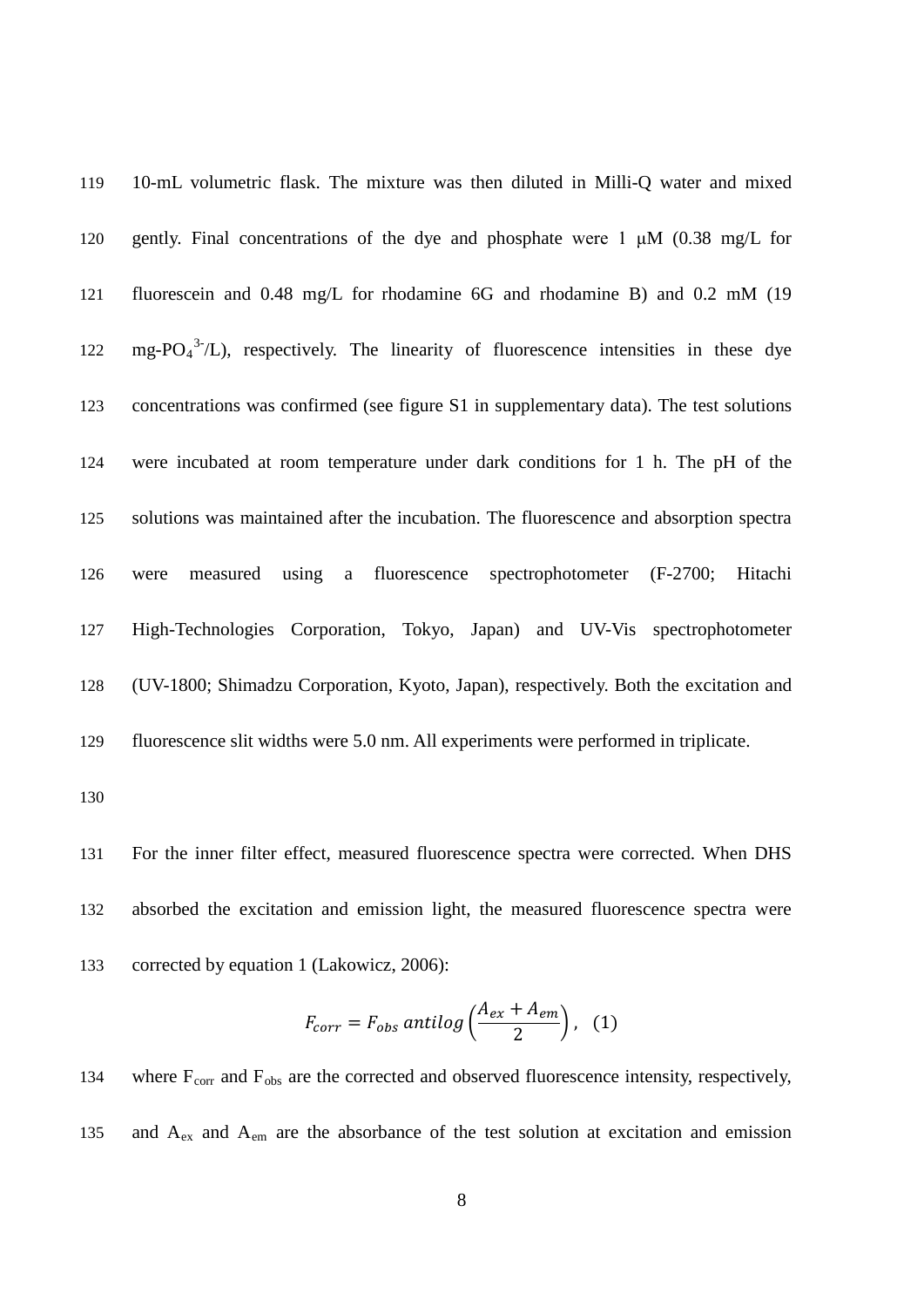136 wavelengths, respectively.

137

 The apparent fluorescence quantum yields were obtained by comparing the area under the observed fluorescence spectrum of the test solution with that of the solution of fluorescein in 0.1 M NaOH or rhodamine 6G in ethanol, which have a reported 141 fluorescence quantum yield  $(\Phi_R)$  of 0.91 and 0.95, respectively (Valeur and 142 Berberan-Santos, 2012). The fluorescence quantum yield  $(\Phi_s)$  for each test solution was calculated using equation 2 (Lakowicz, 2006):

$$
\varPhi_S = \varPhi_R \times \frac{S_S}{S_R} \times \frac{A_R}{A_S} \times \left(\frac{\eta_S}{\eta_R}\right)^2, \quad (2)
$$

 where Φ is the quantum yield, S is the integrated area of the corresponding fluorescence spectrum, A is the absorbance at the excitation wavelength, η is the refractive index of 146 the solvent used, and S and R refer to the sample and the reference fluorescent dyes, respectively.

148

149 *2.3 Binding analysis*

150

151 We analyzed the binding interaction of fluorescent dyes and DHS using equation 3 and

152 7. The Stern–Volmer equation is expressed as (Gauthier et al., 1986):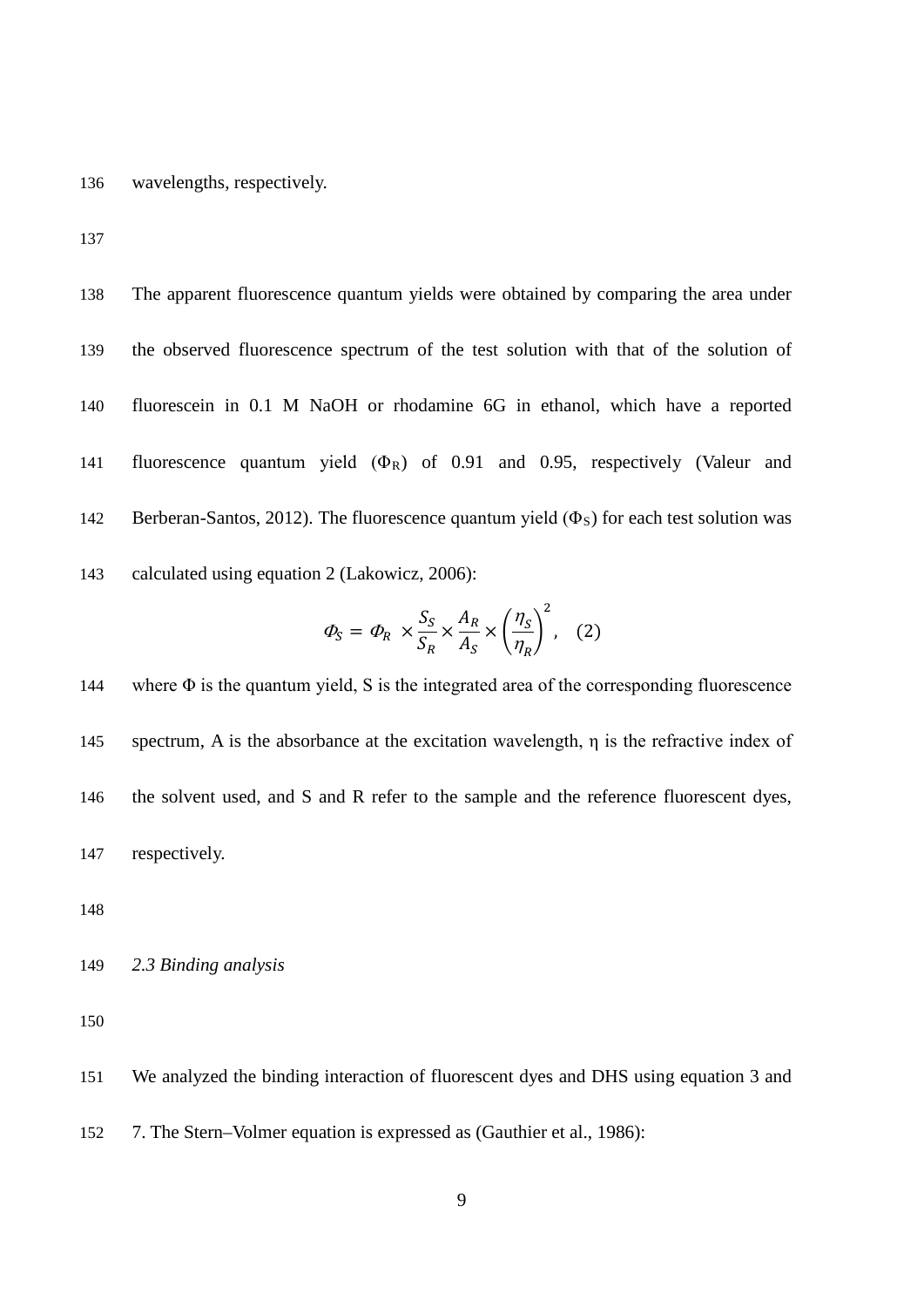$$
\frac{F_0}{F} = 1 + K_{doc}[DOC], \quad (3)
$$

153 where  $F_0$  and F are the fluorescence intensity of the fluorescent dye in the absence  $(F_0)$ 154 and presence (F) of DHS, respectively, and  $K_{doc}$  is the binding coefficient. Plotting  $F_0/F$  against the DHS concentration ([DOC]) revealed a linear relationship between these 156 values with an intercept of 1 and a slope that represents the value of  $K_{doc}$ . Pan et al. (2007) demonstrated the limitations of the Stern-Volmer plot for obtaining the binding coefficients between phenanthrene and DOM because the binding coefficients can vary with the concentrations of free phenanthrene as well as different DOM concentrations. Other studies reported non-linear binding interactions between PAHs and DOM and their binding coefficients depends on free solute concentration (Laor and Rebhun, 2002; Borisover et al., 2006). Laor et al. (2002) suggested the Freundlich-type equation to explain the non-linear binding. Considering these limitations, we evaluated the binding coefficients of two dyes with humic and fulvic acid under same experimental condition 165 in which the total dye concentrations were  $1 \mu M$  and the range of DHS concentrations were 0 – 5 mg-C/L. These DOC concentrations were used considering natural river water in Japan. If non-linear binding is expected, equation 4 is applied:

$$
C_S = K_F C_{free}^n, \quad (4)
$$

168 where  $C_s$  is the DHS-bound fluorescent dye concentration (w/w),  $C_{\text{free}}$  is the free dye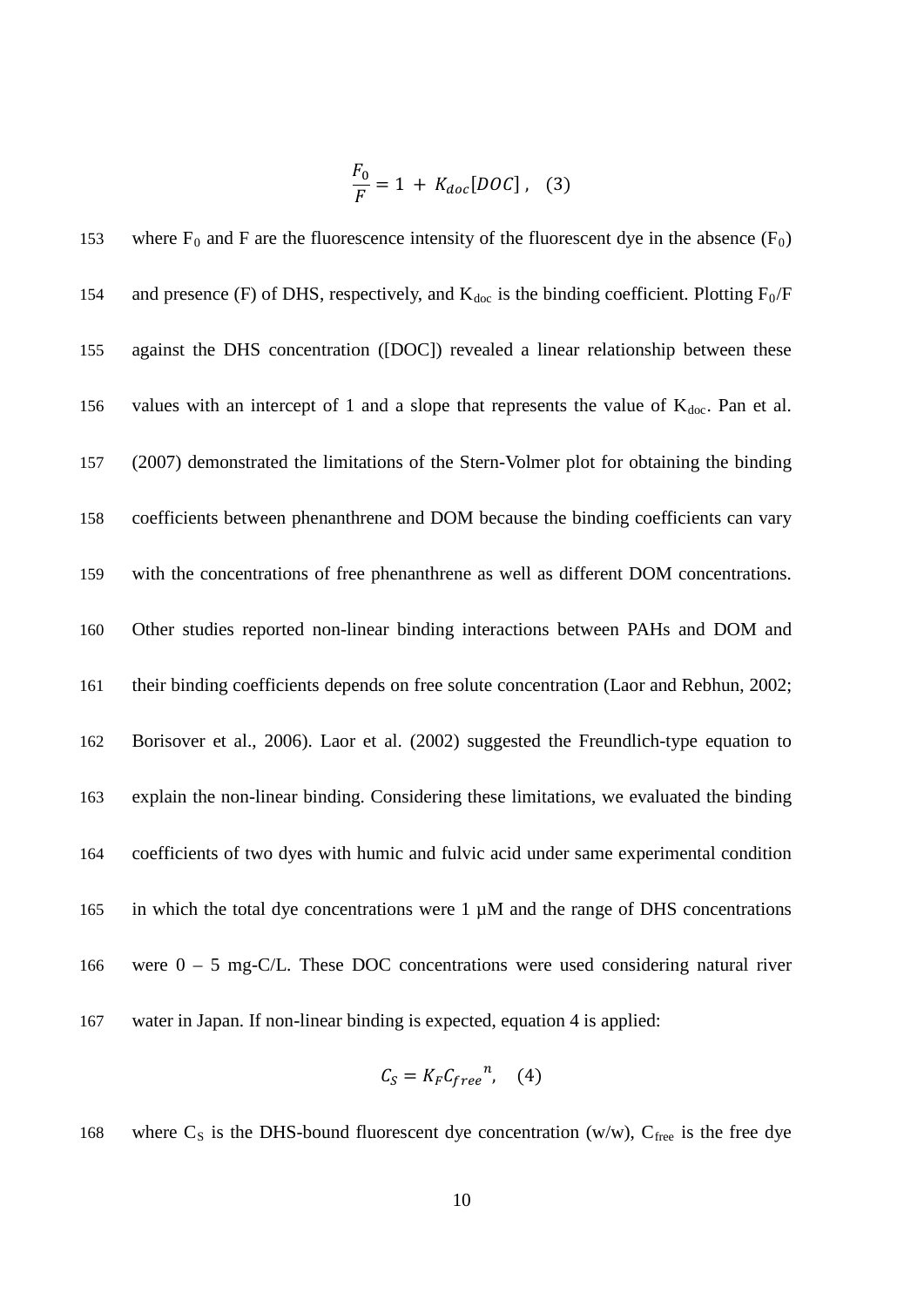169 concentration (w/v), and  $K_F$  is the Freundlich coefficient. Equation 4 can be expressed 170 as:

$$
C_S = \frac{C_{bound}}{[DOC]} = \frac{C_{total} - C_{free}}{[DOC]} = K_F C_{free}^n \,, \quad (5)
$$

171 where  $C_{bound}$  and  $C_{total}$  are the bound and total dye concentrations (w/v), respectively.

172 Equation 5 can be rearranged as:

$$
\frac{C_{total}}{C_{free}} = 1 + K_F[DOC]C_{free}^{n-1} \quad . \quad (6)
$$

173 The fluorescent intensity of a dye is proportional to its free concentration. Therefore,

174 equation 6 can be rearranged as follows:

$$
\frac{F_0}{F} = 1 + K_F'[DOC]F^{n-1}.
$$
 (7).

175 We calculated the values of  $K_F'$  and n and obtained a non-linear model by Origin Pro 176 9.1J software.  $K_F'$  was modified to  $K_F$  by a factor of  $f^{n-1}$ . The f value is the specific 177 fluorescence activity of a fluorescent dye, which was given by fluorescence intensity 178 divided by its concentration.

179

## 180 **3. Results and discussion**

181 Figure 2 shows the absorption spectra of fluorescein and rhodamine 6G in the presence 182 of humic acid or fulvic acid. Fluorescein and rhodamine 6G exhibited strong absorption bands with large molar absorption coefficients around 489 nm ( $\varepsilon = 5.3 \times 10^4$  L mol<sup>-1</sup>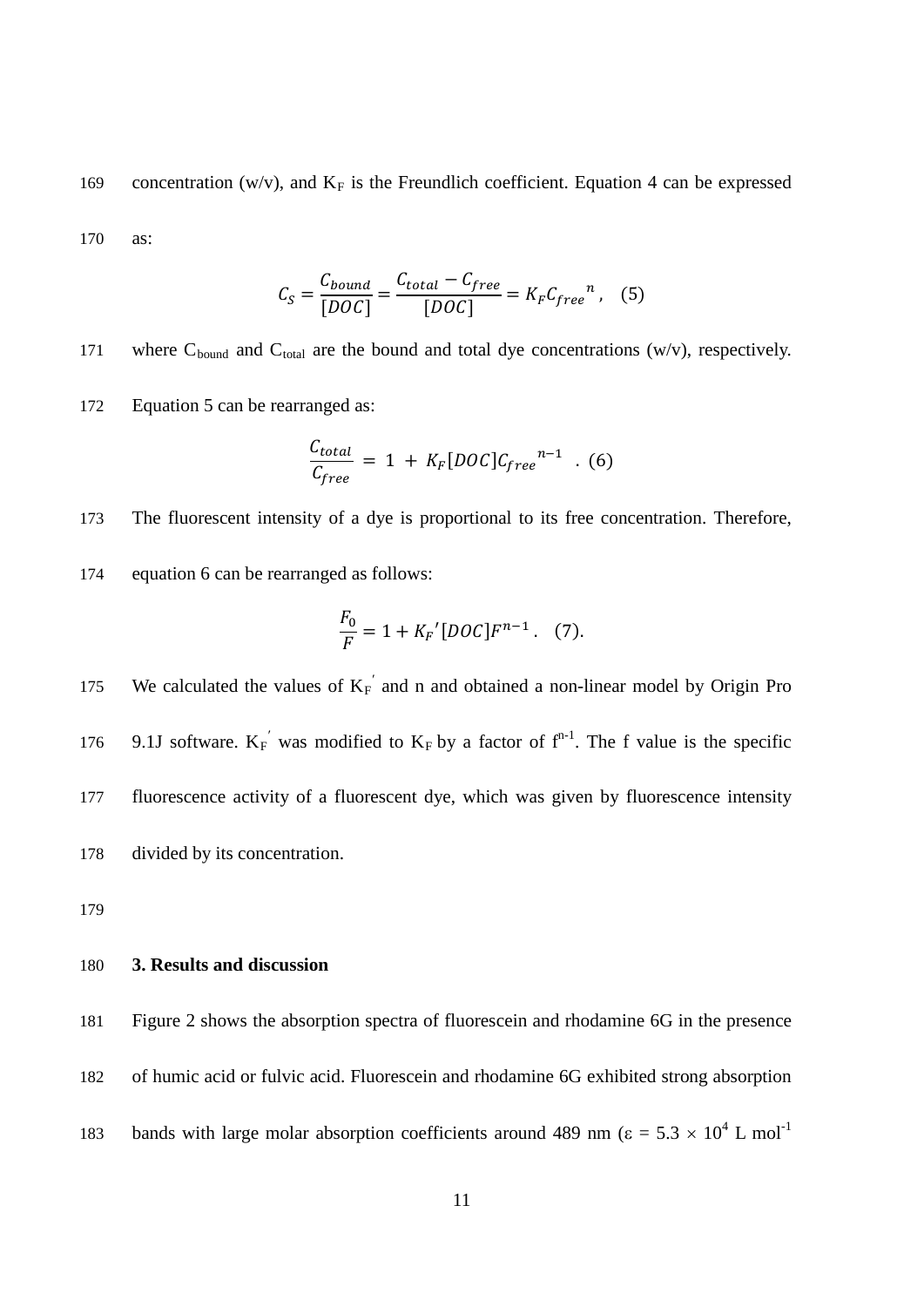184 cm<sup>-1</sup>) and 526 nm ( $\varepsilon = 8.5 \times 10^4$  L mol<sup>-1</sup> cm<sup>-1</sup>), respectively. In the wavelength region below 450 nm, absorbance gradually increased with increasing DOC concentrations due to chromogenic dissolved organic matter (CDOM; Zhang et al., 2009). Interestingly, the absorption peak of rhodamine 6G at 526 nm shifted significantly to 536 nm upon addition of humic acid (Fig. 2-(c)). This peak shift indicates that the mechanism of binding interaction between rhodamine 6G and humic acid is different from that of fluorescein-DHS complexes and rhodamine 6G-fulvic acid complex.

 The fluorescence spectra of fluorescein and rhodamine 6G in the presence of humic acid or fulvic acid are shown in Fig. 3. The inner filter effect correction factors were around 1.1 for all test solutions (data not shown). This value indicated that the inner filter effects of DHS were negligible because the excitation and emission bands of DHS did not overlap with those of fluorescent dyes (Henderson et al., 2009), and we prepared the test solutions of the dyes with the absorbance under 0.1. As shown in Fig. 3, fluorescein and rhodamine 6G produced sharp fluorescence bands with high fluorescence quantum 199 yields around 512 nm ( $\Phi = 0.82$ ) and 551 nm ( $\Phi = 0.86$ ), respectively. Fluorescence quenching was observed with increasing DHS concentrations, with the fluorescence of rhodamine 6G strongly decreasing upon addition of humic acid (Fig. 3-(c)). Apparent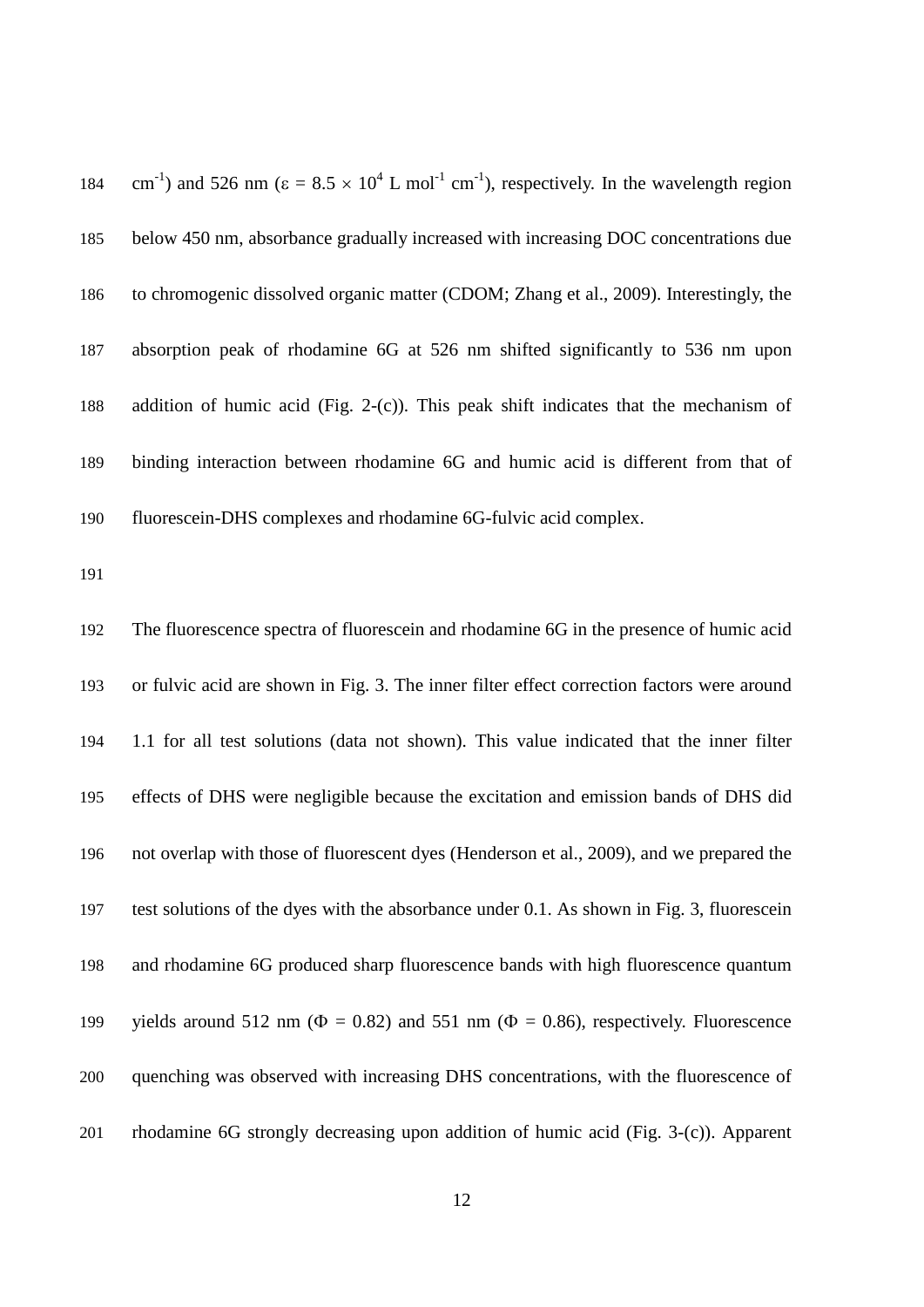fluorescence quantum yields of fluorescein and rhodamine 6G in the presence of humic acid or fulvic acid (5 mg-C/L) are listed in Table 1. Fluorescence quantum yields also decreased in response to the addition of DHS. Among them, the quantum yield of rhodamine 6G decreased significantly from 0.86 to 0.10 in response to the addition of humic acid. These results also indicate a strong fluorescence quenching effect of humic acid on rhodamine 6G.

 The Stern–Volmer plots of the fluorescent dyes are shown in Fig. 4. Linear relationships were observed for fluorescein with humic and fulvic acids and rhodamine 6G with 211 fulvic acid. The  $K_{doc}$  values are summarized in Table 2. The  $K_{doc}$  value of rhodamine 212 6G with fulvic acid (1.34  $\times$  10<sup>-1</sup> L/mg-C) is slightly larger than that of fluorescein with 213 humic and fulvic acids  $(7.57 \times 10^{-2} \text{ L/mg-C}$  and  $1.00 \times 10^{-1} \text{ L/mg-C}$ , respectively). Conversely, a non-linear curved plot towards the y-axis was obtained for rhodamine 6G with humic acid. Different concentration of rhodamine 6G also resulted in the non-linearity (see figure S2 in supplementary data). Some studies have attributed the non-linear binding to different causes. For example, combination of static and dynamic quenching could result in the non-linear plot (Pan et al., 2007). Another study also attributed the non-linear Stern-Volmer plot to the inherent heterogeneity of DOM (Laor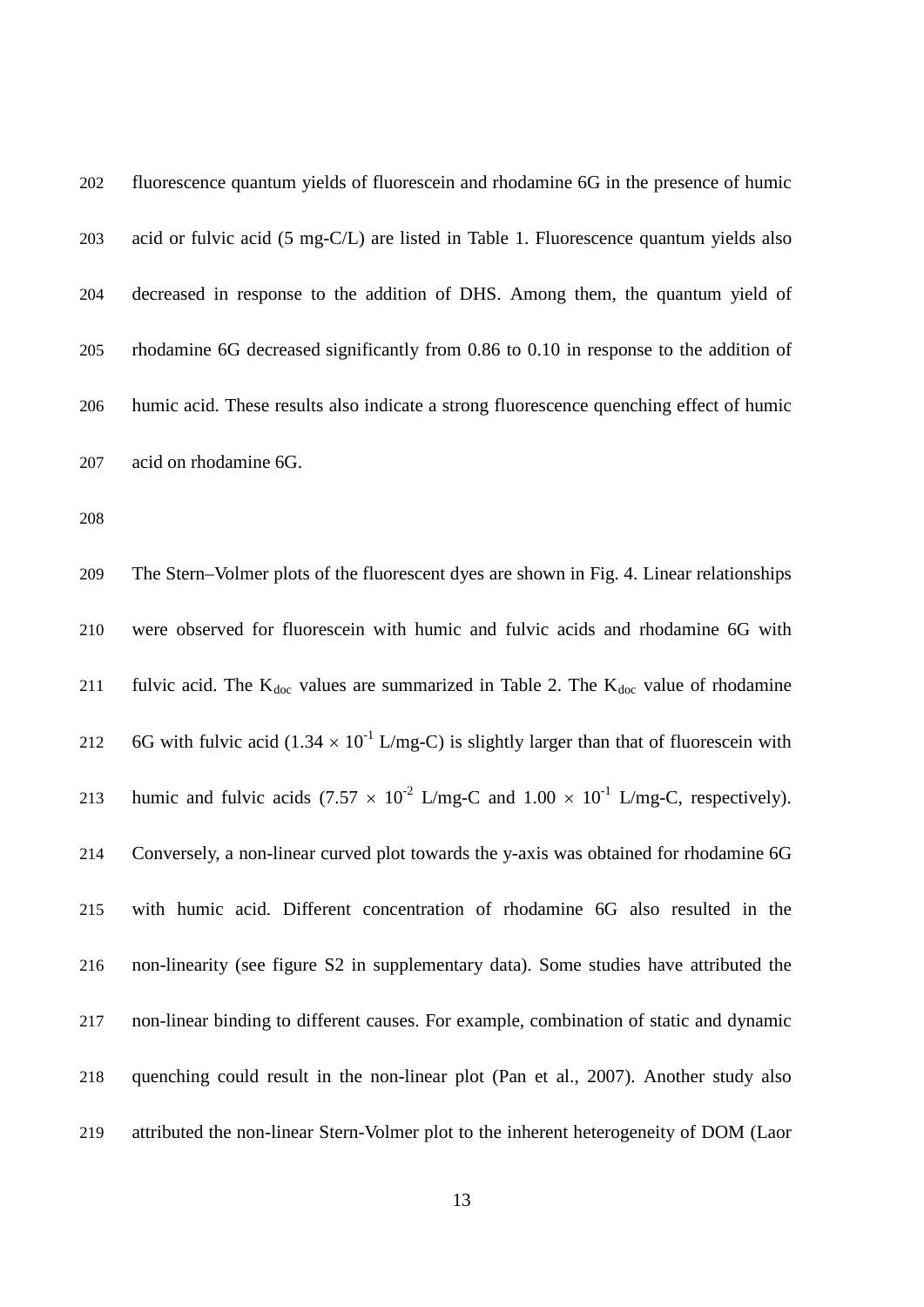220 and Rebhun, 2002). We tried to evaluate the Stern-Volmer constant  $(K_{SV})$  and the 221 stability constant  $(K<sub>S</sub>)$  by using the equation considering static and dynamic quenching. However, we could not get those values from the equation (see figure S3 in supplementary data). Therefore, we concluded that static quenching was the primary mechanism and we applied the Freundlich-type equation to explain the non-linear binding. Previous researchers also often excluded dynamic quenching. The Freundlich 226 coefficient (K<sub>F</sub>) of rhodamine 6G with humic acid was 7.84  $\times$  10<sup>-1</sup> L/mg-C and the n value was 0.67. This strong quenching of rhodamine 6G with humic acid may indicate the electrostatic interaction between cationic rhodamine 6G and anionic groups of humic acid. Furthermore, this interaction could be strengthened by the hydrophobic repulsion of less polar moieties from aqueous bulk. As compared with fulvic acid, the increased interaction between rhodamine 6G and humic acid is in well agreement with the significance of less hydrated hydrophobic moieties in its components.

 Rhodamine B was also used for fluorescence quenching experiments with DHS. Figure 235 5 shows the Stern–Volmer plot of rhodamine B with DHS. The  $K_{doc}$  values for humic 236 and fulvic acids were  $4.11 \times 10^{-2}$  L/mg-C and  $1.12 \times 10^{-2}$  L/mg-C, respectively. Interestingly, the non-linear binding was observed for rhodamine 6G but not for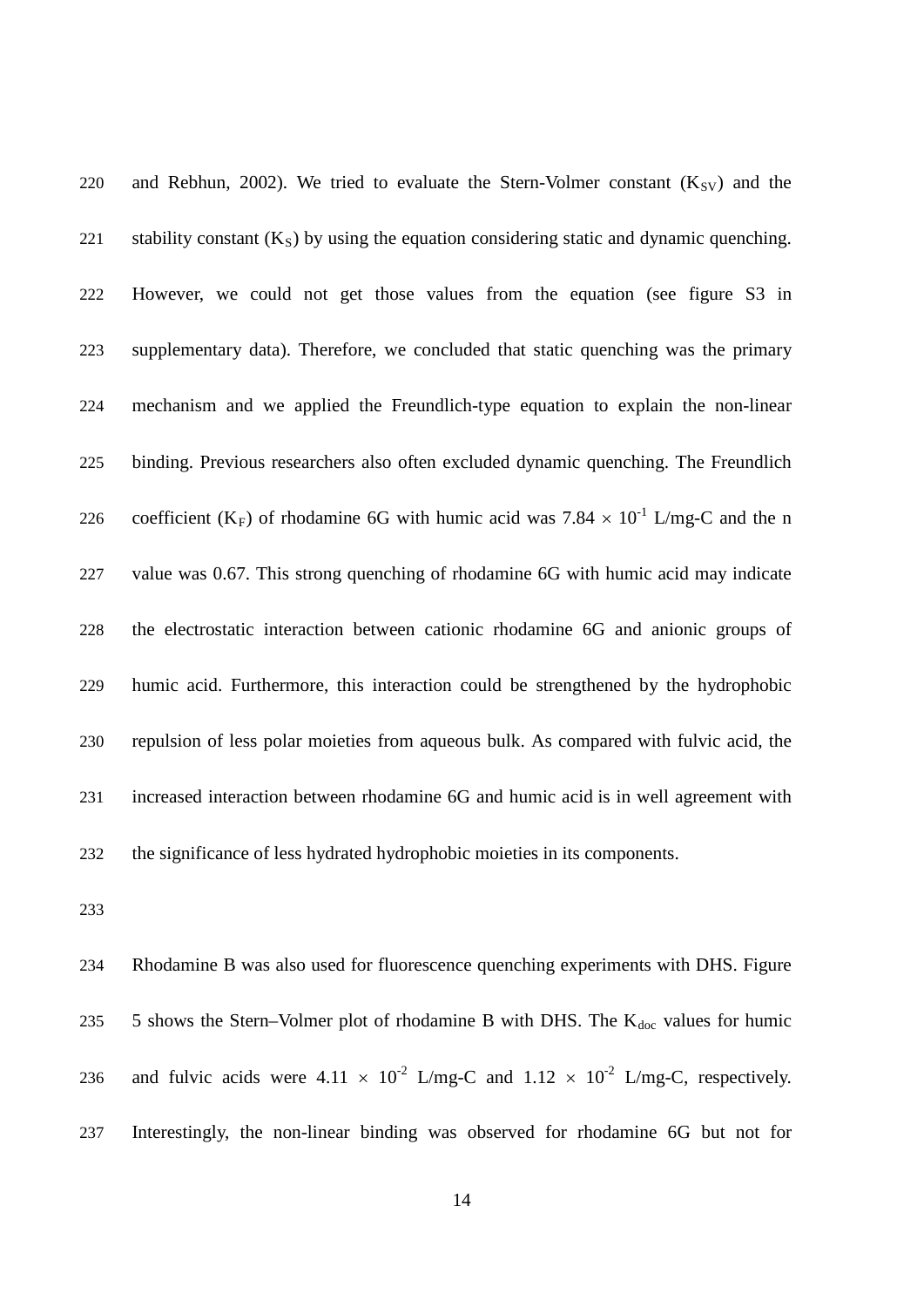| 238 | rhodamine B. As compared with rhodamine 6G, rhodamine B has carboxylic group. The          |
|-----|--------------------------------------------------------------------------------------------|
| 239 | carboxylic group was supposed to be ionized under the experimental pH condition and        |
| 240 | the presence of ionized carboxylic group resulted in a greater aqueous solubility of the   |
| 241 | dye as well as in an enhanced electrostatic rejection from DHS. In addition, the fact that |
| 242 | rhodamine B does not donate H-bond from its diethyl amino groups may also reduce the       |
| 243 | binding affinity to DHS compared with rhodamine 6G.                                        |

## **4. Conclusions**

 In this study, the binding interactions between oppositely charged fluorescent dyes (fluorescein and rhodamine 6G) and DHS (dissolved humic and fulvic acid) were investigated by the fluorescence quenching method. The fluorescent intensities of dyes decreased in response to the addition of DHS, and the binding coefficients were obtained from the Stern–Volmer plots. Among them, the fluorescence of rhodamine 6G was strongly quenched by humic acid and the non-linear Stern–Volmer plot was obtained. This strong quenching may be caused by the electrostatic interaction between cationic rhodamine 6G and anionic groups of humic acid. Then, the interaction could be strengthened by the hydrophobic repulsion of less polar moieties from aqueous bulk. As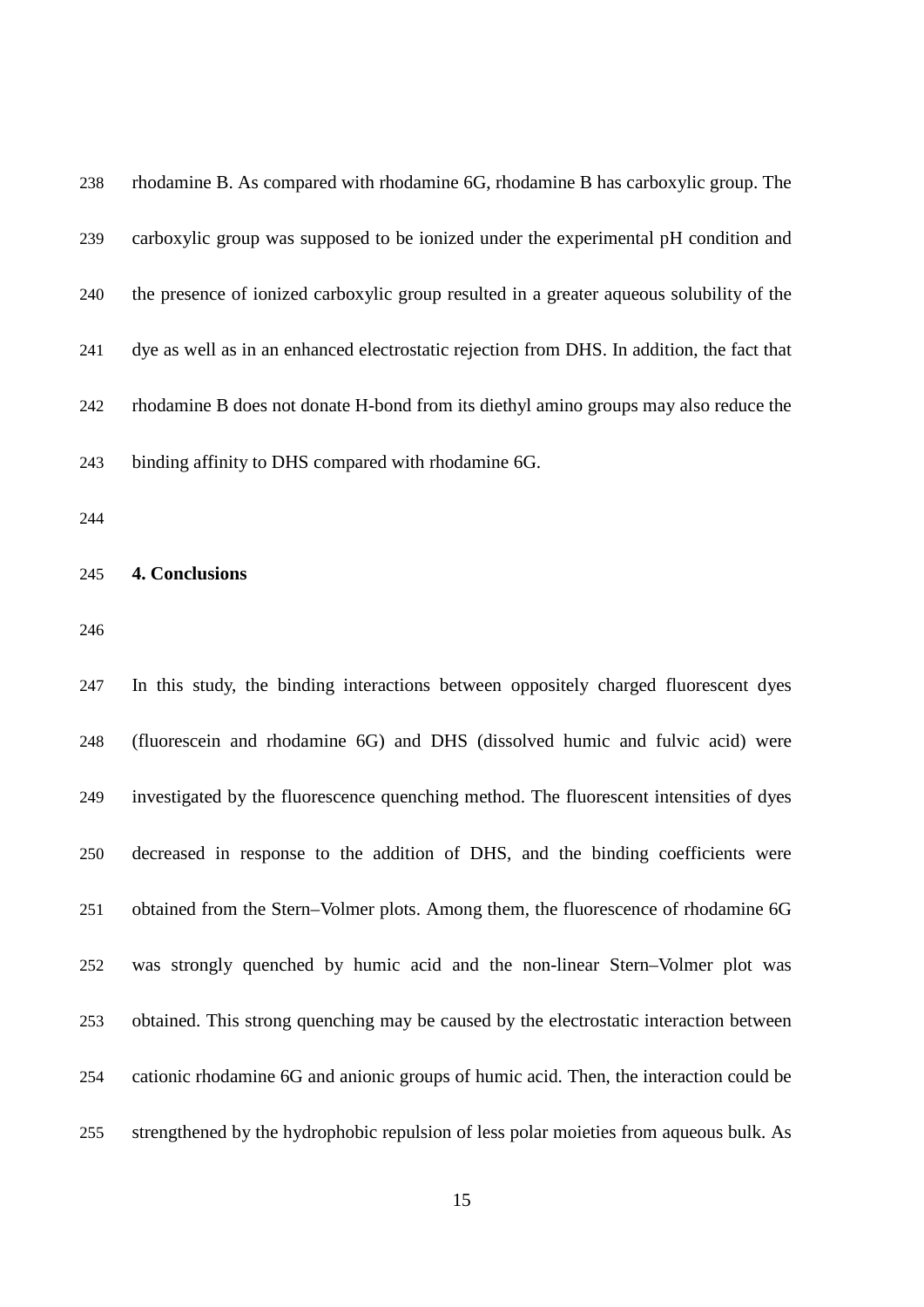| 256 | compared with rhodamine 6G, the quenching effects and binding coefficients of           |
|-----|-----------------------------------------------------------------------------------------|
| 257 | fluorescein with dissolved humic substances were relatively weak. These results would   |
| 258 | contribute to the practice of selecting suitable fluorescent dye tracers in aquatic and |
| 259 | hydrology studies.                                                                      |
| 260 |                                                                                         |
| 261 | <b>Acknowledgments</b>                                                                  |
| 262 | This research was supported by Grants-in-Aid for Scientific Research (KAKENHI           |
| 263 | Grant Nos. 26889054 and 26289178) from the Japan Society for the Promotion of           |
| 264 | Science.                                                                                |
| 265 |                                                                                         |
| 266 | <b>References</b>                                                                       |
| 267 | Alford, R., Simpson, H.M., Duberman, J., Hill, G.C., Ogawa, M., Regino, C.,             |
| 268 | Kobayashi, H., Choyke, P.L., 2009. Toxicity of organic fluorophores used in             |
| 269 | molecular imaging: literature review. Molecular Imaging 8 (6), 341-354.                 |
| 270 | Basabe-Desmonts, L., Reinhoudt, D.N., Crego-Calama, M., 2007. Design of fluorescent     |
| 271 | materials for chemical sensing. Chemical Society Reviews 36 (6), 993-1017.              |
| 272 | Behrens, H., Beims, U., Dieter, H., Dietze, G., Eikmann, T., Grummt, T., Hanisch, H.,   |
| 273 | Henseling, H., Kass, W., Kerndorff, H., Leibundgut, C., Muller-Wegener, U.,             |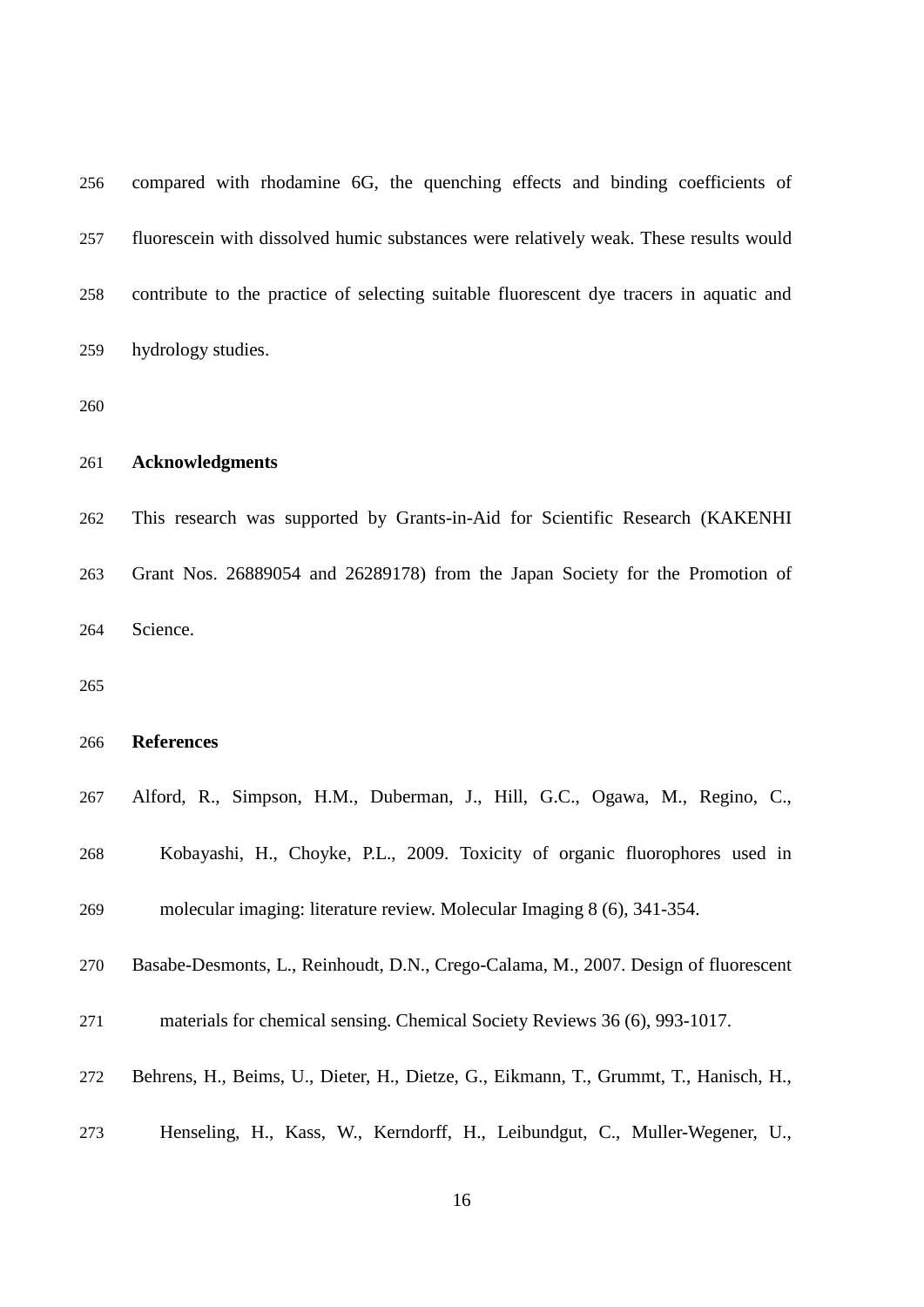| 274 | Ronnefahrt, I., Scharenberg, B., Schleyer, R., Schloz, W., Tilkes, F., 2001.            |
|-----|-----------------------------------------------------------------------------------------|
| 275 | Toxicological and ecotoxicological assessment of water tracers. Hydrogeology            |
| 276 | Journal 9 (3), 321-325.                                                                 |
| 277 | Borisover, M., Laor, Y., Bukhanovsky, N., Saadi, I., 2006. Fluorescence-based evidence  |
| 278 | for adsorptive binding of pyrene to effluent dissolved organic matter. Chemosphere      |
| 279 | 65 (11), 1925-1934.                                                                     |
| 280 | Chen, X.Q., Pradhan, T., Wang, F., Kim, J.S., Yoon, J., 2012. Fluorescent chemosensors  |
| 281 | based on spiroring-opening of xanthenes and related derivatives. Chemical Reviews       |
| 282 | 112 (3), 1910-1956.                                                                     |
| 283 | Gauthier, T.D., Shane, E.C., Guerin, W.F., Seitz, W.R., Grant, C.L., 1986. Fluorescence |
| 284 | method for determining equilibrium-constants<br>quenching<br>for polycyclic             |
| 285 | aromatic-hydrocarbons binding to dissolved humic materials. Environmental               |
| 286 | Science & Technology 20 (11), 1162-1166.                                                |
| 287 | Goppert, N., Goldscheider, N., 2008. Solute and colloid transport in karst conduits     |
| 288 | under low- and high-flow conditions. Ground Water 46 (1), 61-68.                        |
| 289 | Harden, H.S., Roeder, E., Hooks, M., Chanton, J.P., 2008. Evaluation of onsite sewage   |
| 290 | treatment and disposal systems in shallow karst terrain. Water Research 42 (10–11),     |

2585-2597.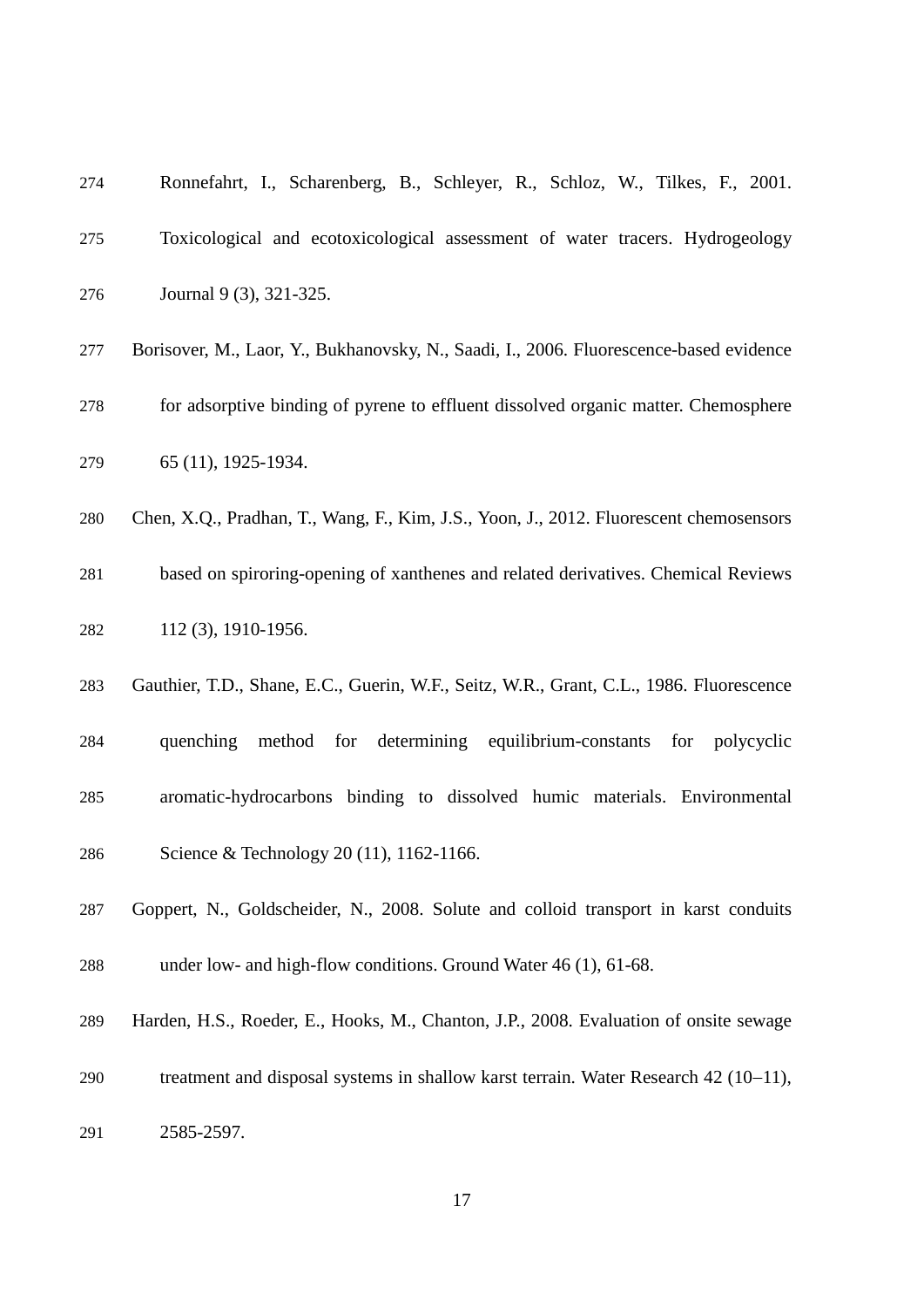| 292 | Henderson, R.K., Baker, A., Murphy, K.R., Hamblya, A., Stuetz, R.M., Khan, S.J., 2009.  |
|-----|-----------------------------------------------------------------------------------------|
| 293 | Fluorescence as a potential monitoring tool for recycled water systems: a review.       |
| 294 | Water Research 43 (4), 863-881.                                                         |
| 295 | Hesketh, N., Jones, M.N., Tipping, E., 1996. The interaction of some pesticides and     |
| 296 | herbicides with humic substances. Analytica Chimica Acta 327 (3), 191-201.              |
| 297 | Jones, E.H., Smith, C.C., 2005. Non-equilibrium partitioning tracer transport in porous |
| 298 | media: 2-D physical modelling and imaging using a partitioning fluorescent dye.         |
| 299 | Water Research 39 (20), 5099-5111.                                                      |
| 300 | Kwak, R., Guan, G.F., Peng, W.K., Han, J.Y., 2013. Microscale electrodialysis:          |
| 301 | concentration profiling and vortex visualization. Desalination 308, 138-146.            |
| 302 | Lakowicz, J.R., 2006. Principles of fluorescence spectroscopy, third ed. pp54-56 and    |
| 303 | Springer, New York.                                                                     |
| 304 | Laor, Y., Rebhun, M., 2002. Evidence for nonlinear binding of PAHs to dissolved humic   |
| 305 | acids. Environmental Science & Technology 36 (5), 955-961.                              |
| 306 | Larsen, L.G., Crimaldi, J.P., 2006. The effect of photobleaching on PLIF. Experiments   |
| 307 | in Fluids 41 (5), 803-812.                                                              |
|     |                                                                                         |

Li, Z.Y., Psaltis, D., 2008. Optofluidic dye lasers. Microfluidics and Nanofluidics 4

(1−2), 145-158.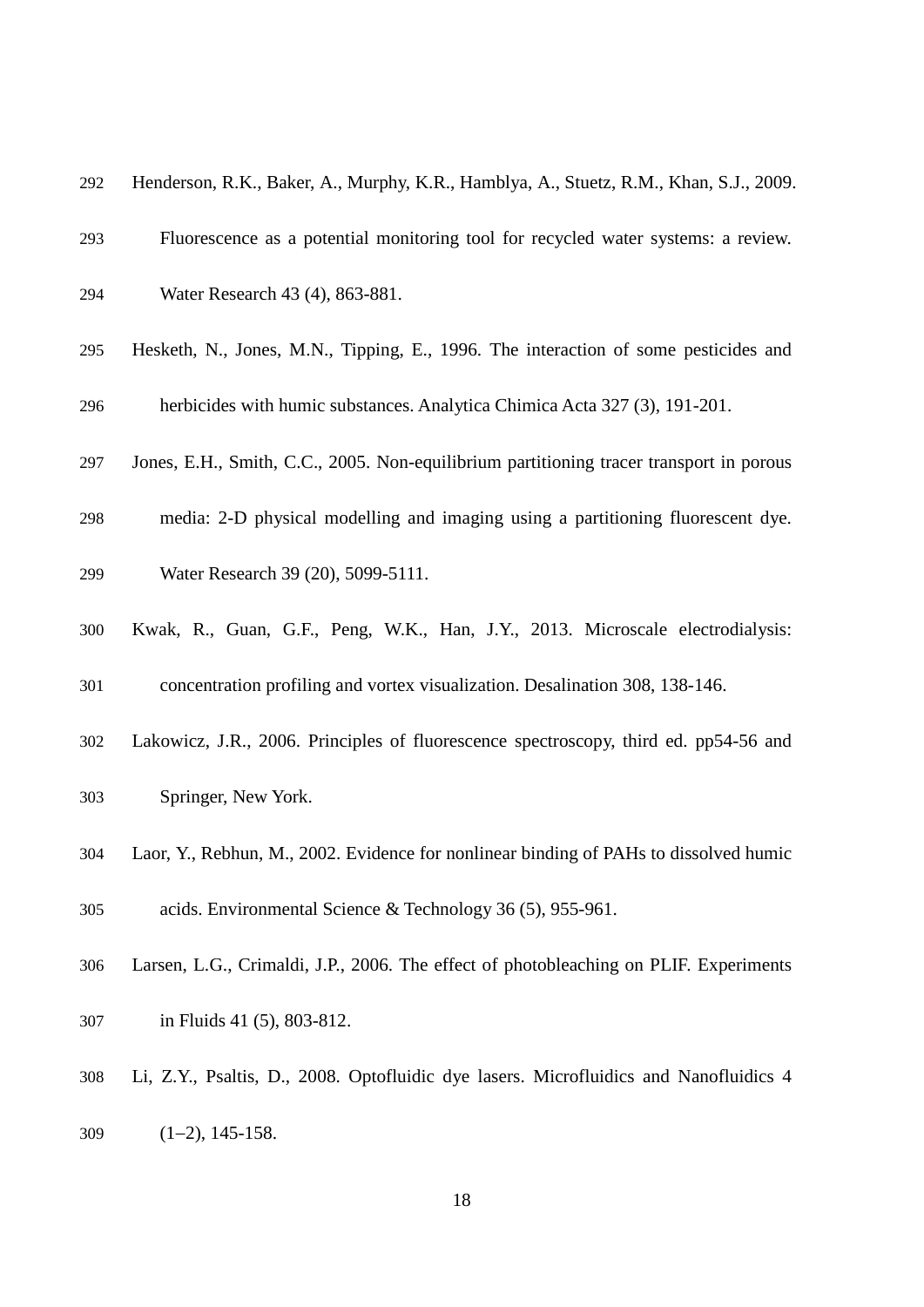| 310 | Oba, Y., Poulson, S.R., 2012. Octanol-water partition coefficients (K-ow) vs. pH for    |
|-----|-----------------------------------------------------------------------------------------|
| 311 | fluorescent dye tracers (fluorescein, eosin Y), and implications for hydrologic tracer  |
| 312 | tests. Geochemical Journal 46 (6), 517-520.                                             |
| 313 | Pan, B., Ghosh, S., Xing, B.S., 2007. Nonideal binding between dissolved humic acids    |
| 314 | and polyaromatic hydrocarbons. Environmental Science & Technology 41 (18),              |
| 315 | 6472-6478.                                                                              |
| 316 | Raber, B., Kogel-Knabner, I., Stein, C., Klem, D., 1998. Partitioning of polycyclic     |
| 317 | aromatic hydrocarbons to dissolved organic matter from different soils.                 |
| 318 | Chemosphere 36 (1), 79-97.                                                              |
| 319 | Ravacha, C., Rebhun, M., 1992. Binding of organic solutes to dissolved humic            |
| 320 | substances and its effects on adsorption and transport in the aquatic environment.      |
| 321 | Water Research 26 (12), 1645-1654.                                                      |
| 322 | Sabaliunas, D., Webb, S.F., Hauk, A., Jacob, M., Eckhoff, W.S., 2003. Environmental     |
| 323 | fate of Triclosan in the River Aire Basin, UK. Water Research 37 (13), 3145-3154.       |
| 324 | Saini, G.S.S., Sharma, A., Kaur, S., Bindra, K.S., Sathe, V., Tripathi, S.K., Mhahajan, |
| 325 | C.G., 2009. Rhodamine 6G interaction with solvents studied by vibrational               |

spectroscopy and density functional theory. Journal of Molecular Structure 931

(1−3), 10-19.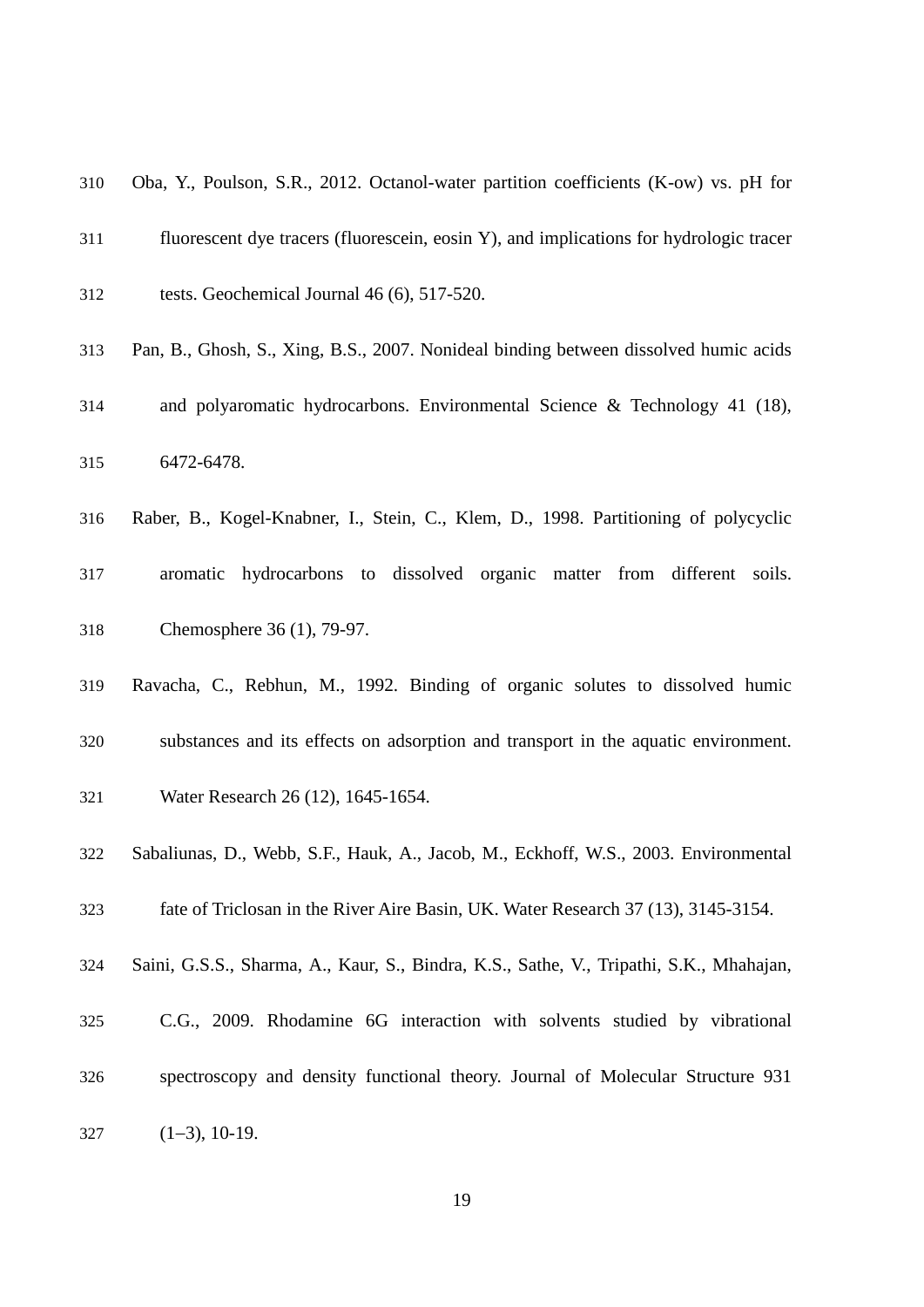- Schlautman, M.A., Morgan, J.J., 1993. Effects of aqueous chemistry on the binding of
- polycyclic aromatic-hydrocarbons by dissolved humic materials. Environmental
- Science & Technology 27 (5), 961-969.
- Smart, P.L., Laidlaw, M.S., 1977. An evaluation of some fluorescent dyes for water tracing. Water Resources Research 13, 15-33.
- Spark, K.M., Swift, R.S., 2002. Effect of soil composition and dissolved organic matter
- on pesticide sorption. Science of the Total Environment 298 (1−3), 147-161.
- Valeur, B., Berberan-Santos. M.N., 2012. Molecular fluorescence: principles and applications, second ed. p272, Wiley-VCH, Weinheim.
- Yamamoto, H., Liljestrand, H.M., Shimizu, Y., Morita, M., 2003. Effects of
- physical-chemical characteristics on the sorption of selected endocrine disruptors by
- dissolved organic matter surrogates. Environmental Science & Technology 37 (12),
- 2646-2657.
- Yuan, L., Lin, W.Y., Zheng, K.B., He, L.W., Huang, W.M., 2013. Far-red to near
- infrared analyte-responsive fluorescent probes based on organic fluorophore
- platforms for fluorescence imaging. Chemical Society Reviews 42 (2), 622-661.
- Zhang, Y.L., van Dijk, M.A., Liu, M.L., Zhu, G.W., Qin, B.Q., 2009. The contribution
- of phytoplankton degradation to chromophoric dissolved organic matter (CDOM) in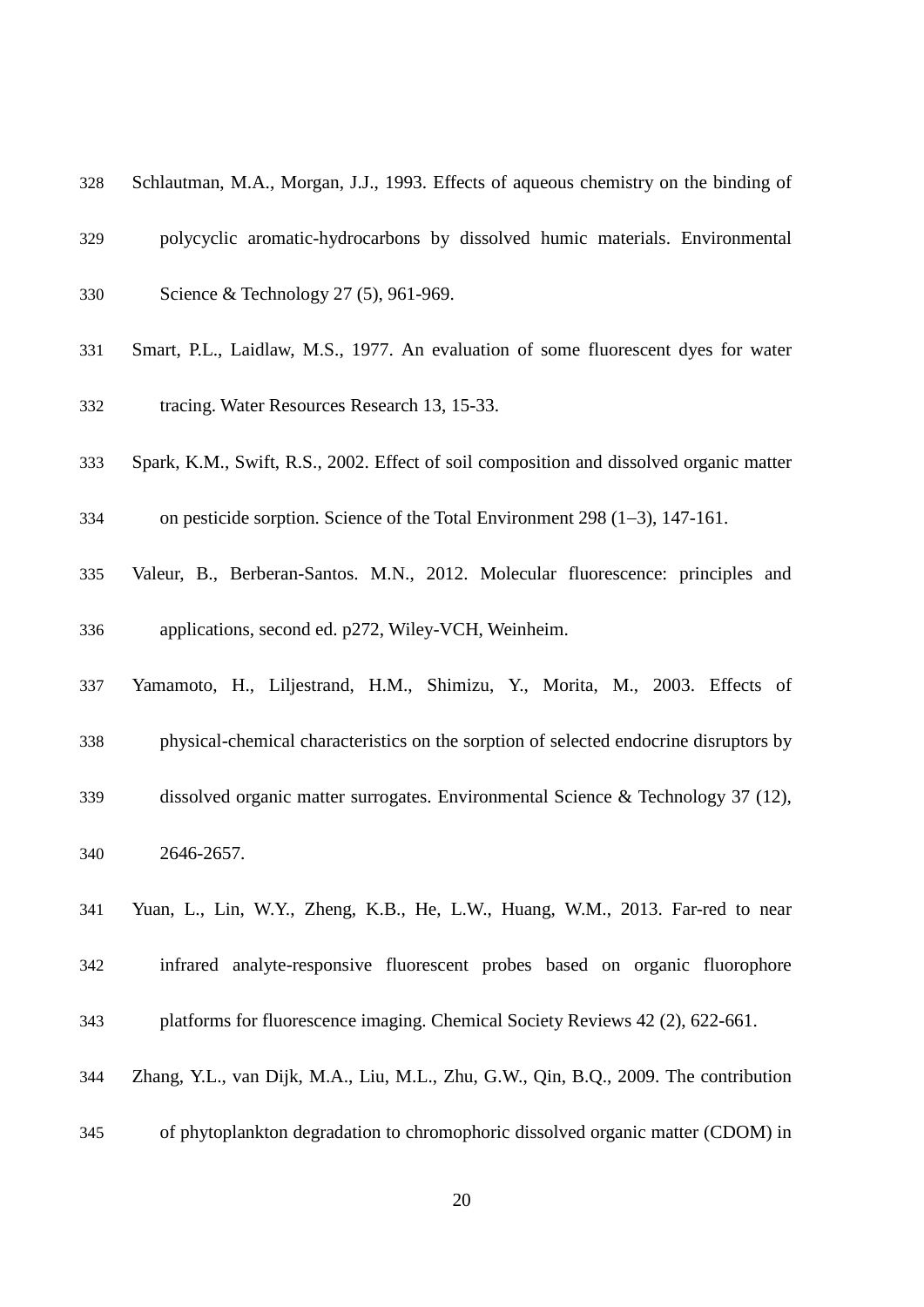eutrophic shallow lakes: field and experimental evidence. Water Research 43 (18),

4685-4697.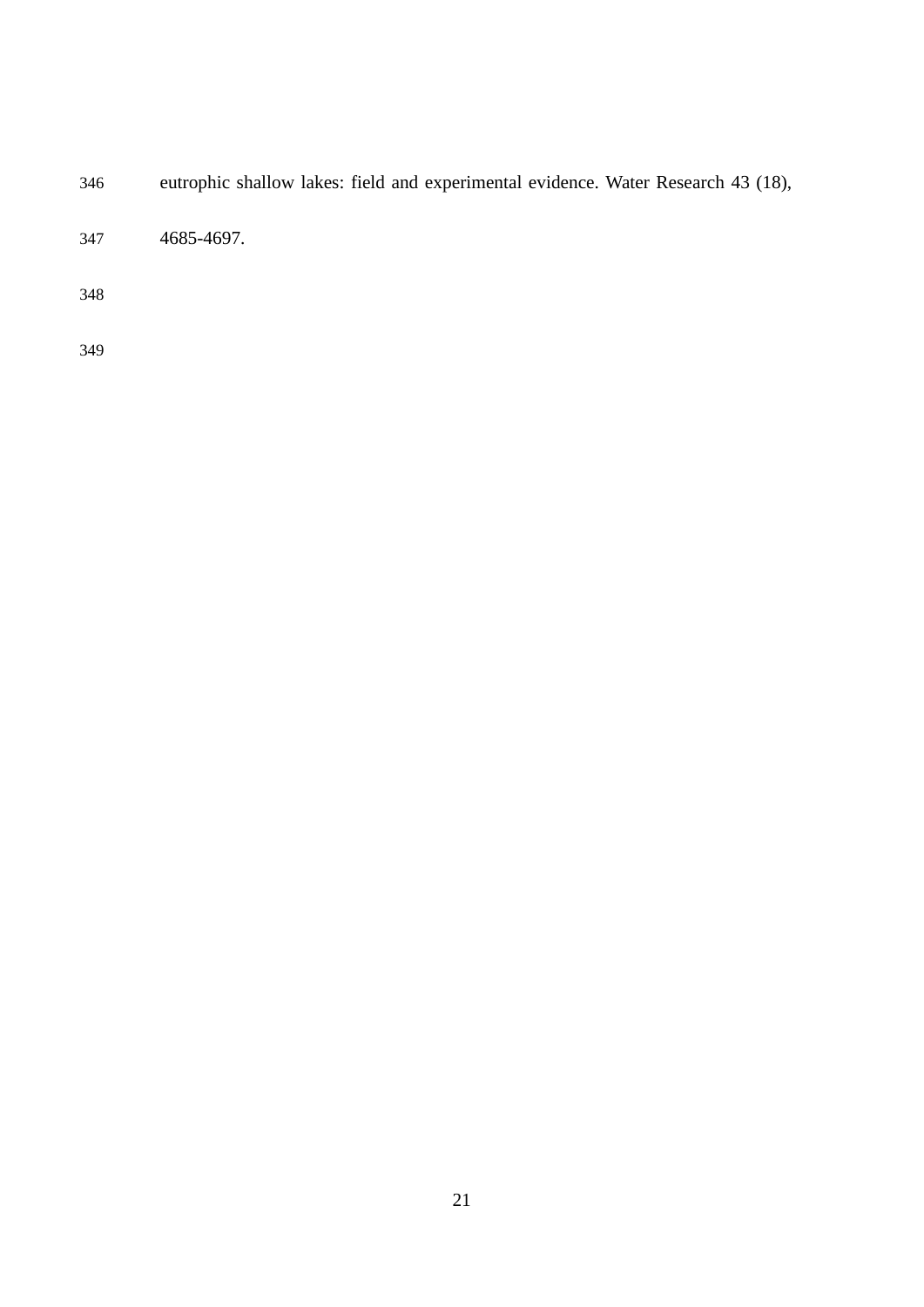### **Figure and table captions**

Fig. 1 Chemical structures of fluorescein, rhodamine 6G, and rhodamine B.

 Fig. 2 Absorption spectra of fluorescein (a, b) and rhodamine 6G (c, d) with increasing DOC concentrations of humic acid or fulvic acid. The spectra were taken at DOC concentrations of 0, 0.5, 1, 2, and 5 mg-C/L. The concentration of the fluorescent dye was 1.0 μM (0.38 mg/L for fluorescein and 0.48 mg/L for rhodamine 6G).

 Fig. 3 Fluorescence spectra of fluorescein (a, b) and rhodamine 6G (c, d) with increasing DOC concentrations of humic acid or fulvic acid. The spectra were taken at DOC concentrations of 0, 0.5, 1, 2, and 5 mg-C/L. The concentration of the fluorescent dye was 1.0 μM (0.38 mg/L for fluorescein and 0.48 mg/L for rhodamine 6G). The excitation wavelengths of fluorescein and rhodamine 6G were 480 nm and 520 nm, respectively.

 Fig. 4 Stern-Volmer plots for fluorescein (a) and rhodamine 6G (b) with increasing DOC concentrations of humic acid or fulvic acid. Fluorescence intensities of fluorescein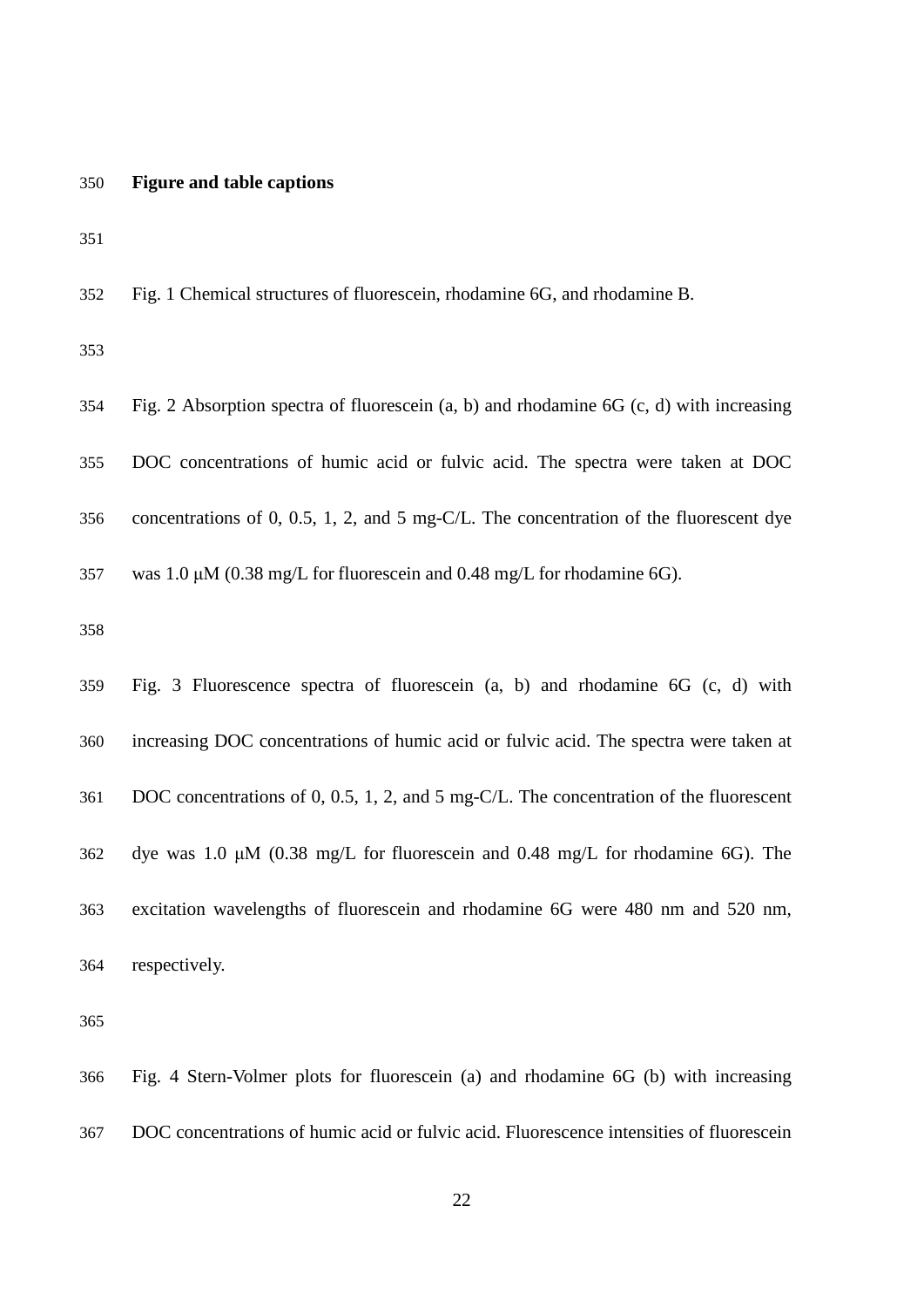| 368 | and rhodamine 6G were plotted at 512 nm and 551 nm, respectively. Solid lines          |
|-----|----------------------------------------------------------------------------------------|
| 369 | represent linear relationships. A non-linear relationship is shown as a dashed line.   |
| 370 |                                                                                        |
| 371 | Fig. 5 Stern-Volmer plots for rhodamine B with increasing DOC concentrations of        |
| 372 | humic acid or fulvic acid. Fluorescence intensities of rhodamine B were plotted at 574 |
| 373 | nm.                                                                                    |
| 374 |                                                                                        |
| 375 | Table 1 Apparent fluorescent quantum yields of fluorescein and rhodamine 6G in the     |
| 376 | presence of DHS (5 mg-C/L).                                                            |
| 377 |                                                                                        |
| 378 | Table 2 $K_{doc}$ , Intercept, $K_F$ , n, and $r^2$ value obtained in this study.      |
|     |                                                                                        |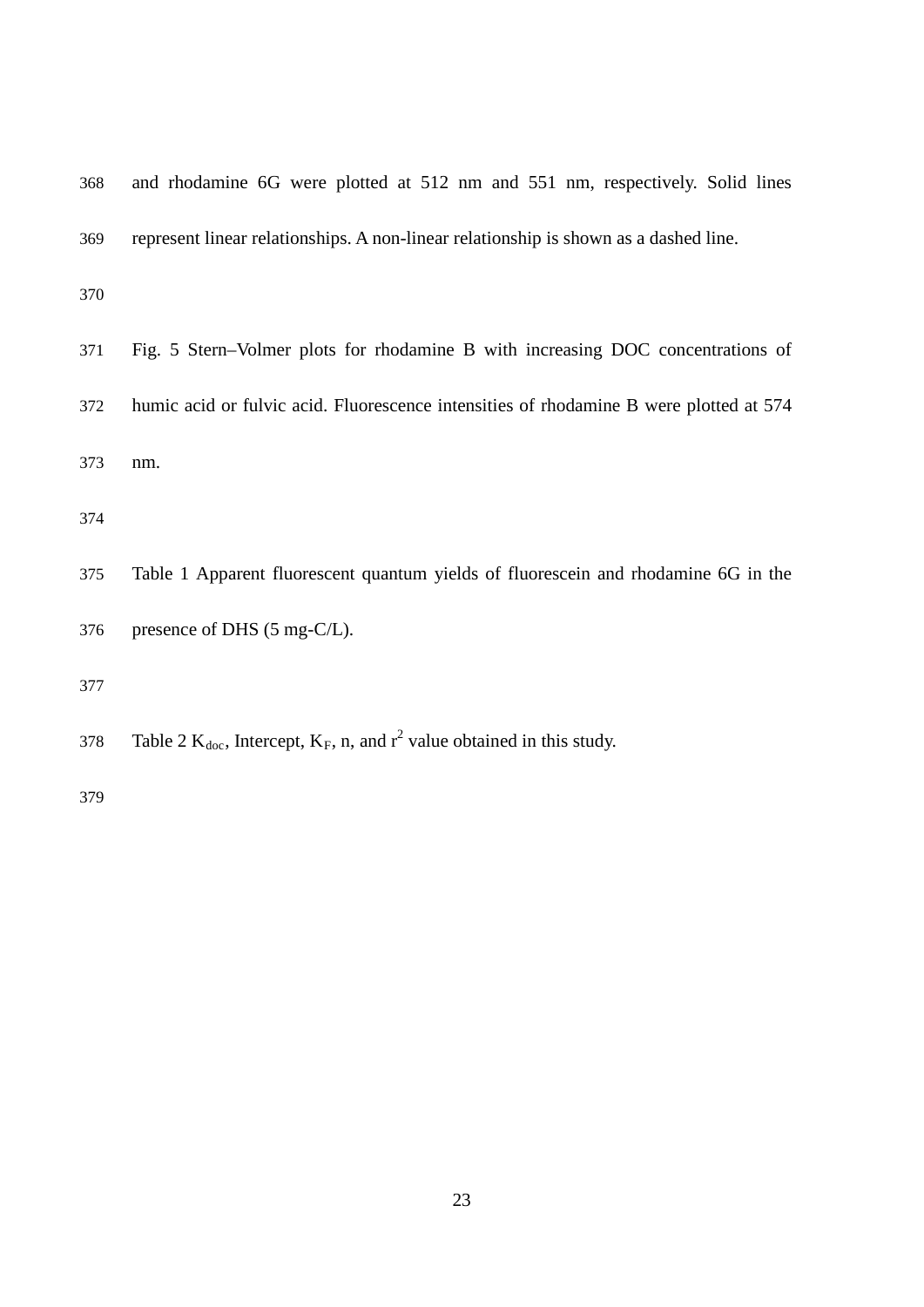1 Table 1 Apparent fluorescent quantum yields of fluorescein and rhodamine 6G in the

| Fluorescent dye | DHS         | Φ               |  |
|-----------------|-------------|-----------------|--|
| Fluorescein     |             | $0.82 + 0.01$   |  |
|                 | Humic acid  | $0.45 + 0.02$   |  |
|                 | Fulvic acid | $0.55 + 0.02$   |  |
| Rhodamine 6G    |             | $0.86 + 0.01$   |  |
|                 | Humic acid  | $0.10 + 0.00$   |  |
|                 | Fulvic acid | $0.58 \pm 0.02$ |  |

2 presence of DHS (5 mg-C/L).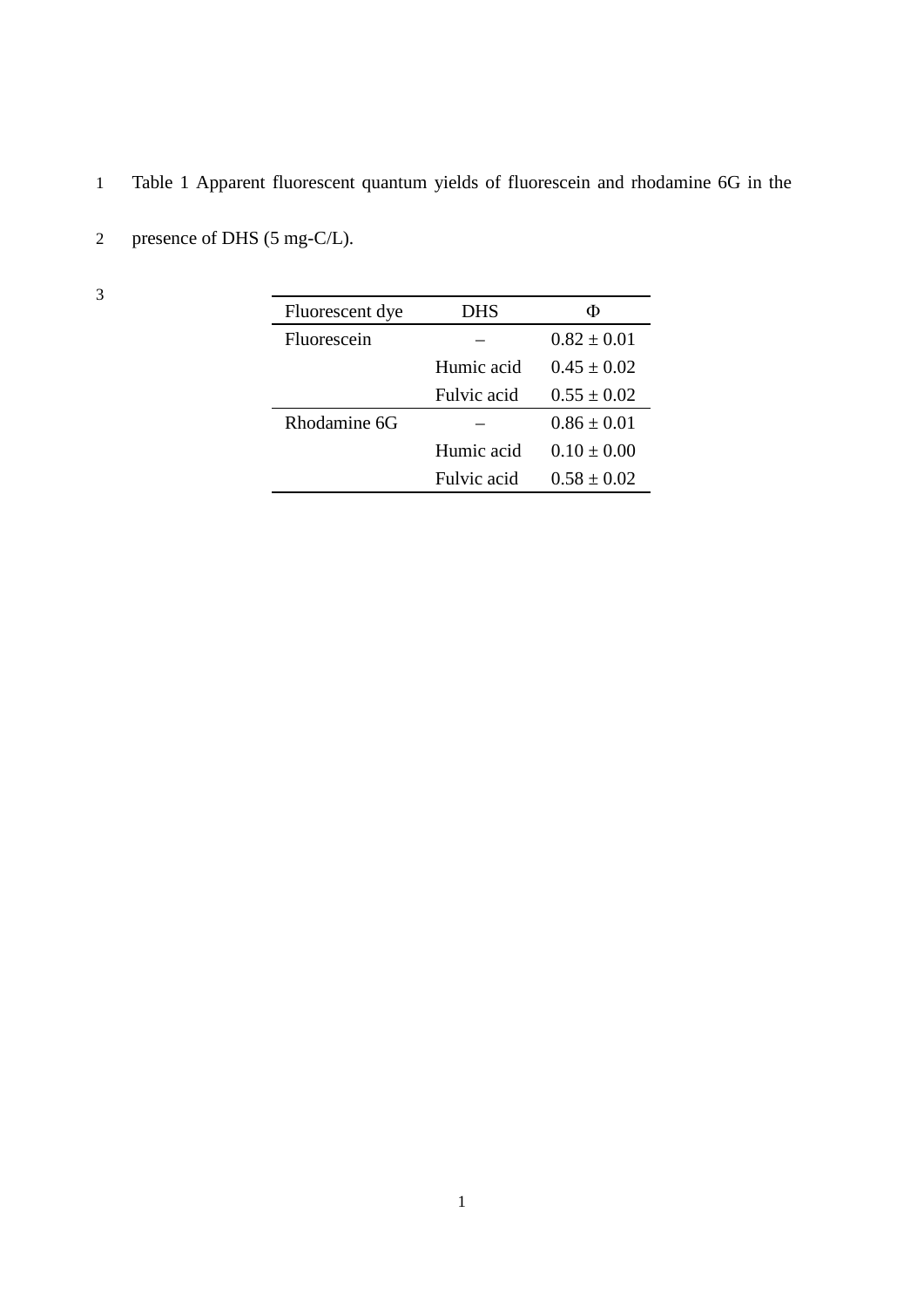Table 2  $K_{doc}$ , Intercept,  $K_F$ , n, and  $r^2$  value obtained in this study.

| 2              |                 |             |                                                 |                                               |                                                 |                          |       |
|----------------|-----------------|-------------|-------------------------------------------------|-----------------------------------------------|-------------------------------------------------|--------------------------|-------|
|                | Fluorescent dye | <b>DHS</b>  | $K_{doc}$ (L/mg-C) (= Slope)                    | Intercept                                     | $K_F(L/mg-C)$                                   |                          |       |
|                | Fluorescein     | Humic acid  | $7.57 \times 10^{-2} (\pm 1.60 \times 10^{-3})$ | 1.01 ( $\pm$ 3.41 $\times$ 10 <sup>-2</sup> ) | $\overline{\phantom{a}}$                        | $\overline{\phantom{0}}$ | 0.992 |
|                |                 | Fulvic acid | $1.00 \times 10^{-1}$ (±9.90 $\times 10^{-3}$ ) | $1.00 \ (\pm 2.29 \times 10^{-2})$            | $\qquad \qquad -$                               | $\overline{\phantom{m}}$ | 0.994 |
| $\overline{4}$ | Rhodamine 6G    | Humic acid  |                                                 |                                               | $7.84 \times 10^{-1} (\pm 1.92 \times 10^{-1})$ | $0.67 \ (\pm 0.090)$     | 0.999 |
|                |                 | Fulvic acid | $1.34 \times 10^{-1}$ (±3.78 $\times 10^{-2}$ ) | $1.02 \ (\pm 2.08 \times 10^{-2})$            |                                                 |                          | 0.998 |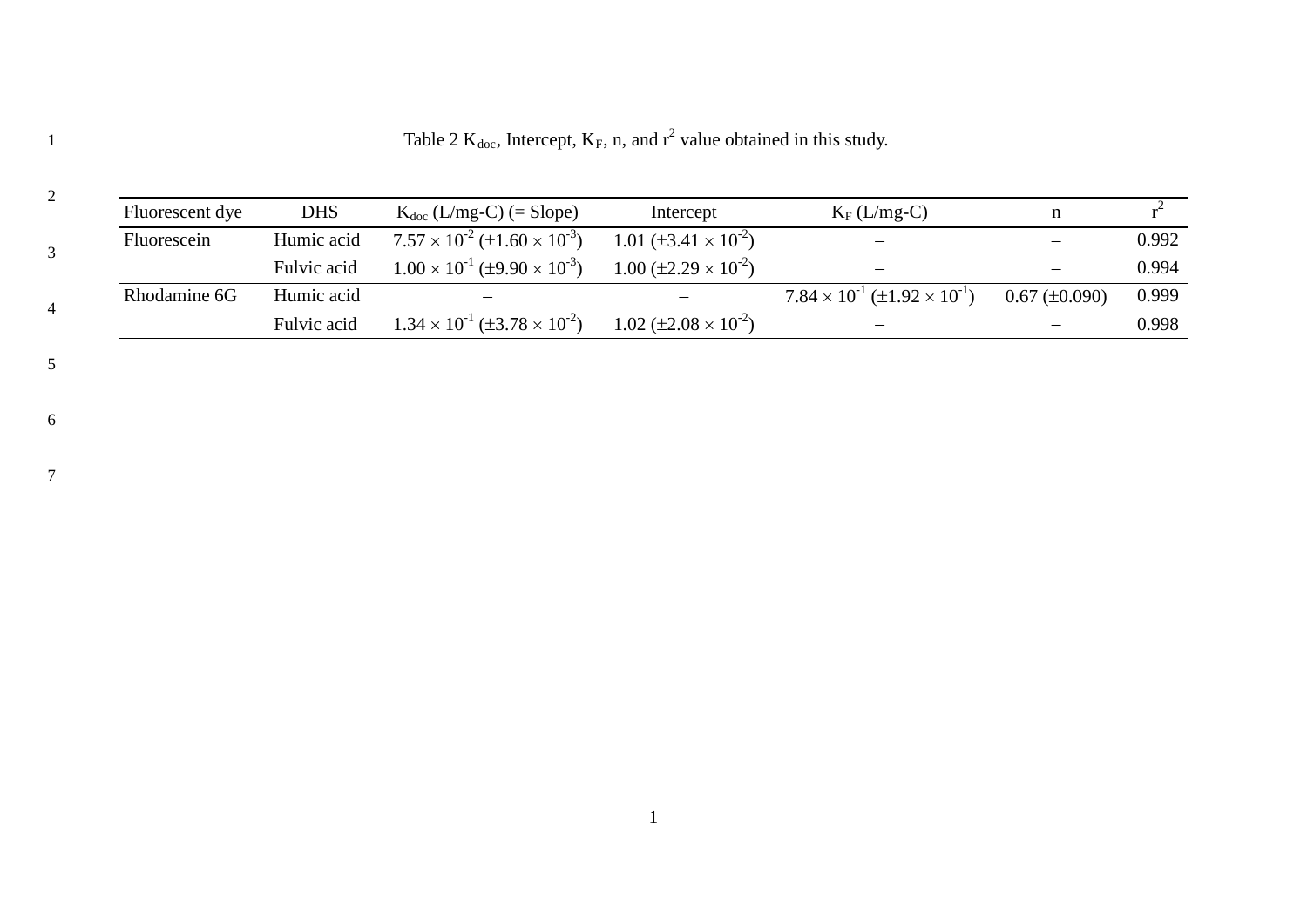

Fig. 1 Chemical structures of fluorescein, rhodamine 6G, and rhodamine B.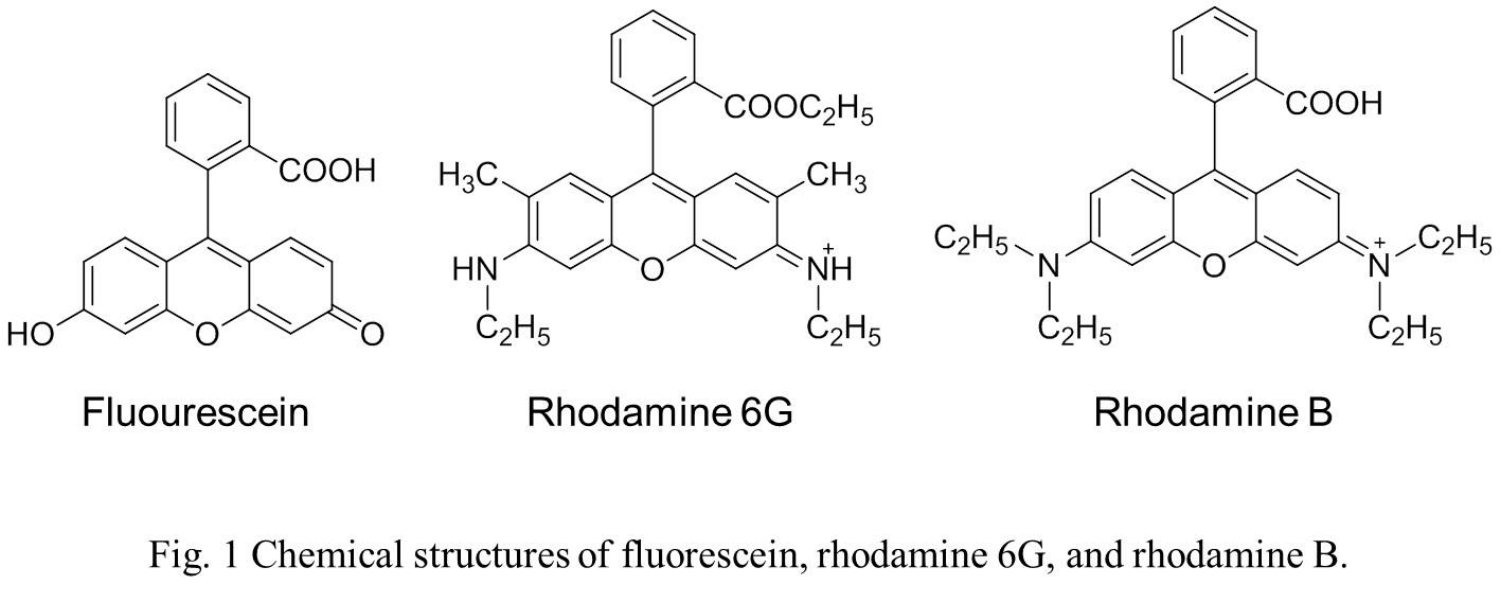

Fig. 2 Absorption spectra of fluorescein  $(a, b)$  and rhodamine 6G  $(c, d)$  with increasing DOC concentrations of humic acid or fulvic acid. The spectra were taken at DOC concentrations of 0, 0.5, 1, 2, and 5 mg-C/L. The concentration of the fluorescent dye was 1.0  $\mu$ M (0.38 mg/L for fluorescein and 0.48 mg/L for rhodamine 6G).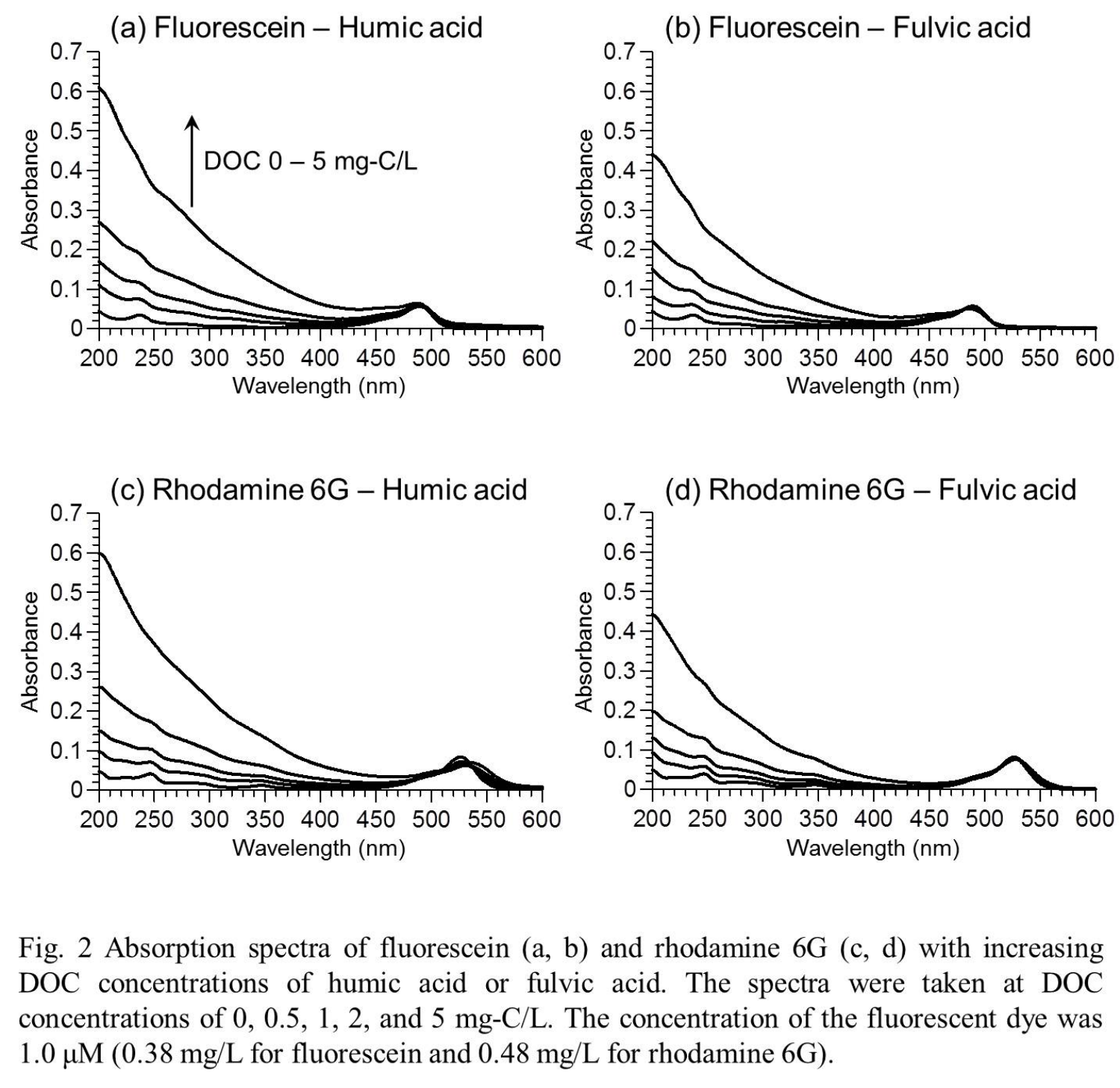

Fig. 3 Fluorescence spectra of fluorescein  $(a, b)$  and rhodamine 6G  $(c, d)$  with increasing DOC concentrations of humic acid or fulvic acid. The spectra were taken at DOC concentrations of 0, 0.5, 1, 2, and 5 mg-C/L. The concentration of the fluorescent dye was 1.0  $\mu$ M (0.38 mg/L for fluorescein and 0.48 mg/L for rhodamine 6G). The excitation wavelengths of fluorescein and rhodamine 6G were 480 nm and 520 nm, respectively.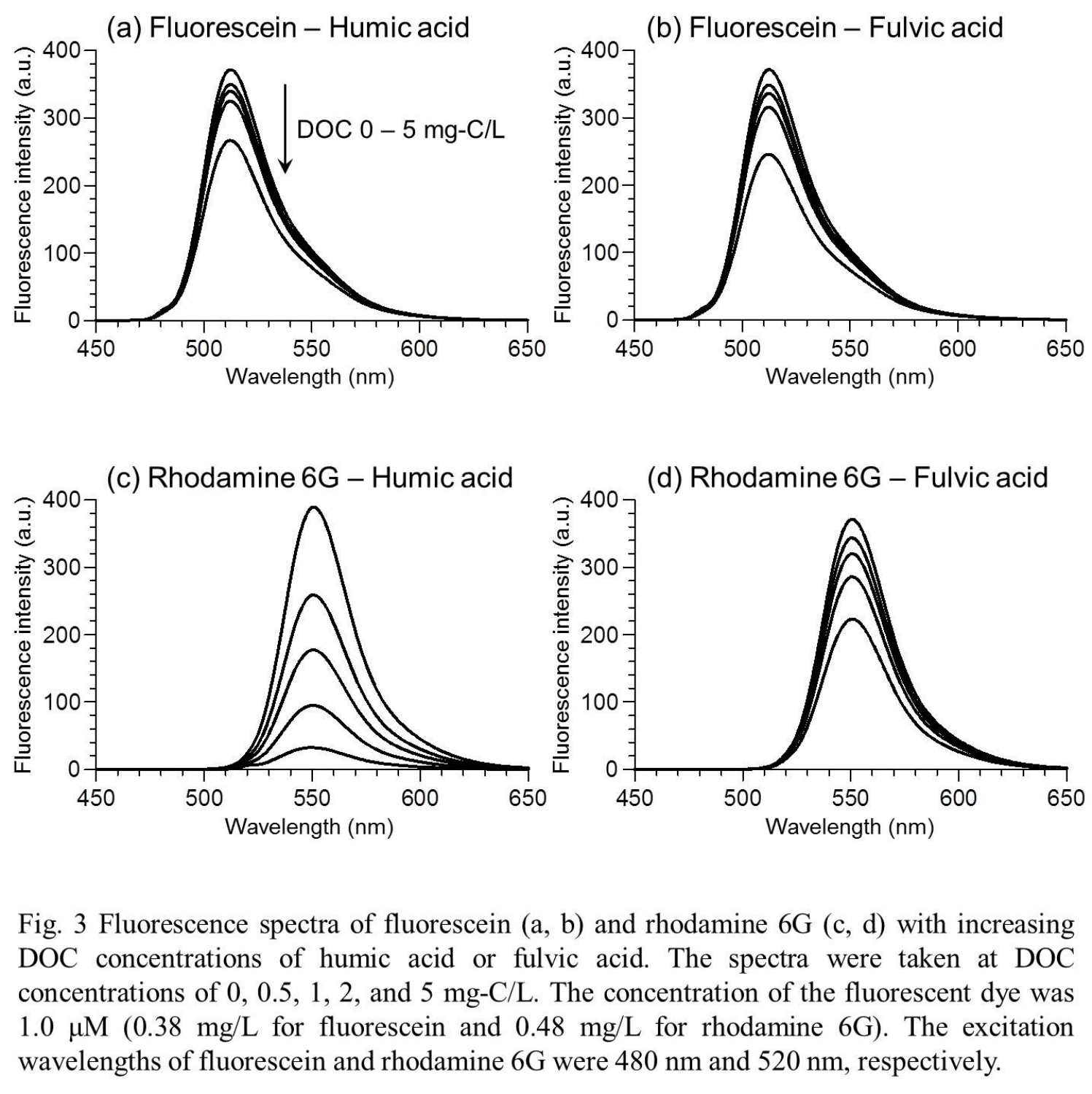

Fig. 4 Stern-Volmer plots for fluorescein (a) and rhodamine 6G (b) with increasing DOC concentrations of humic acid or fulvic acid. Fluorescence intensities of fluorescein and rhodamine 6G were plotted at 512 nm and 551 nm, respectively. Solid lines represent linear relationships. A non-linear relationship is shown as a dashed line.